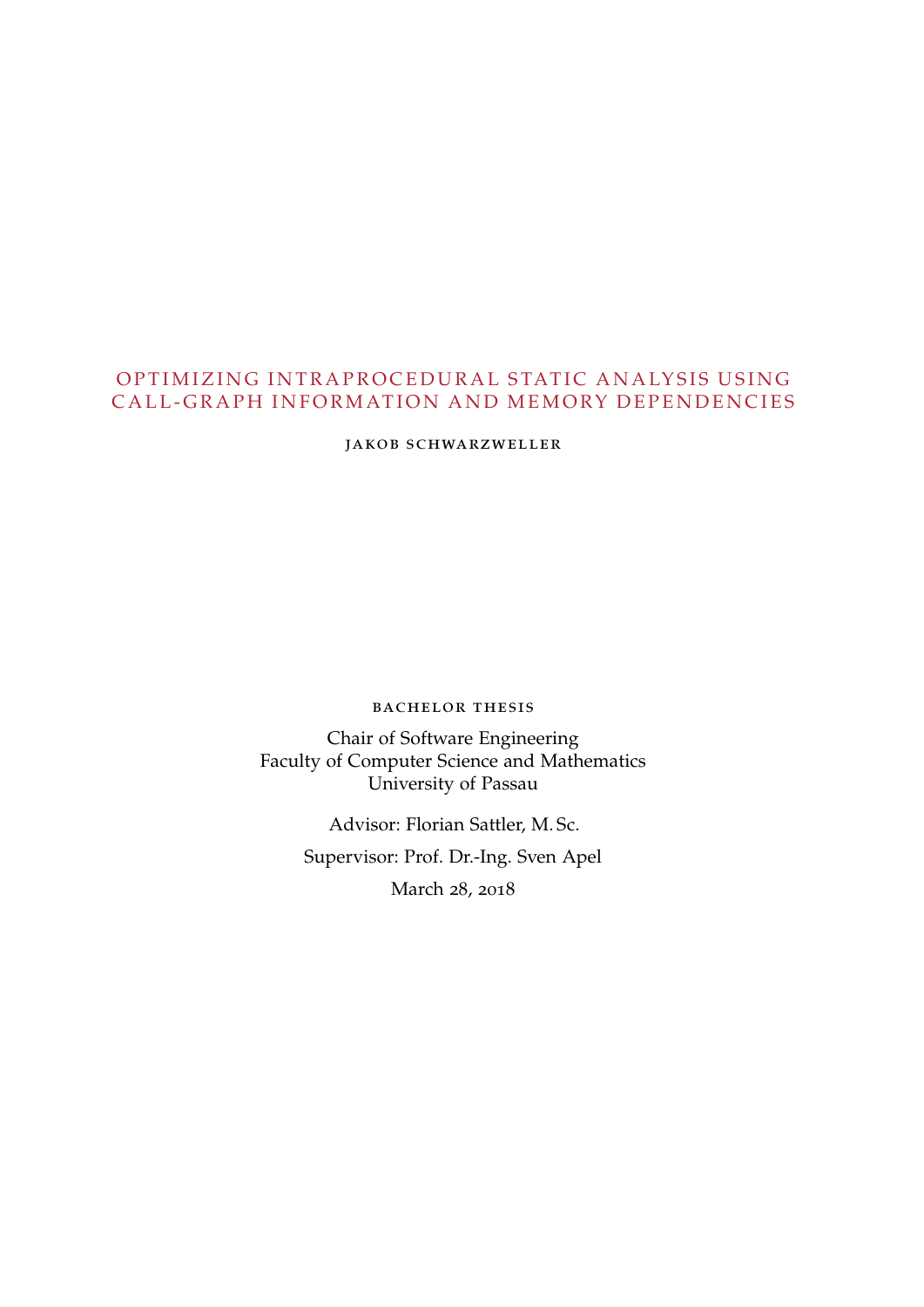Jakob Schwarzweller: *Optimizing Intraprocedural Static Analysis using Call-Graph Information and Memory Dependencies*, © March 28, 2018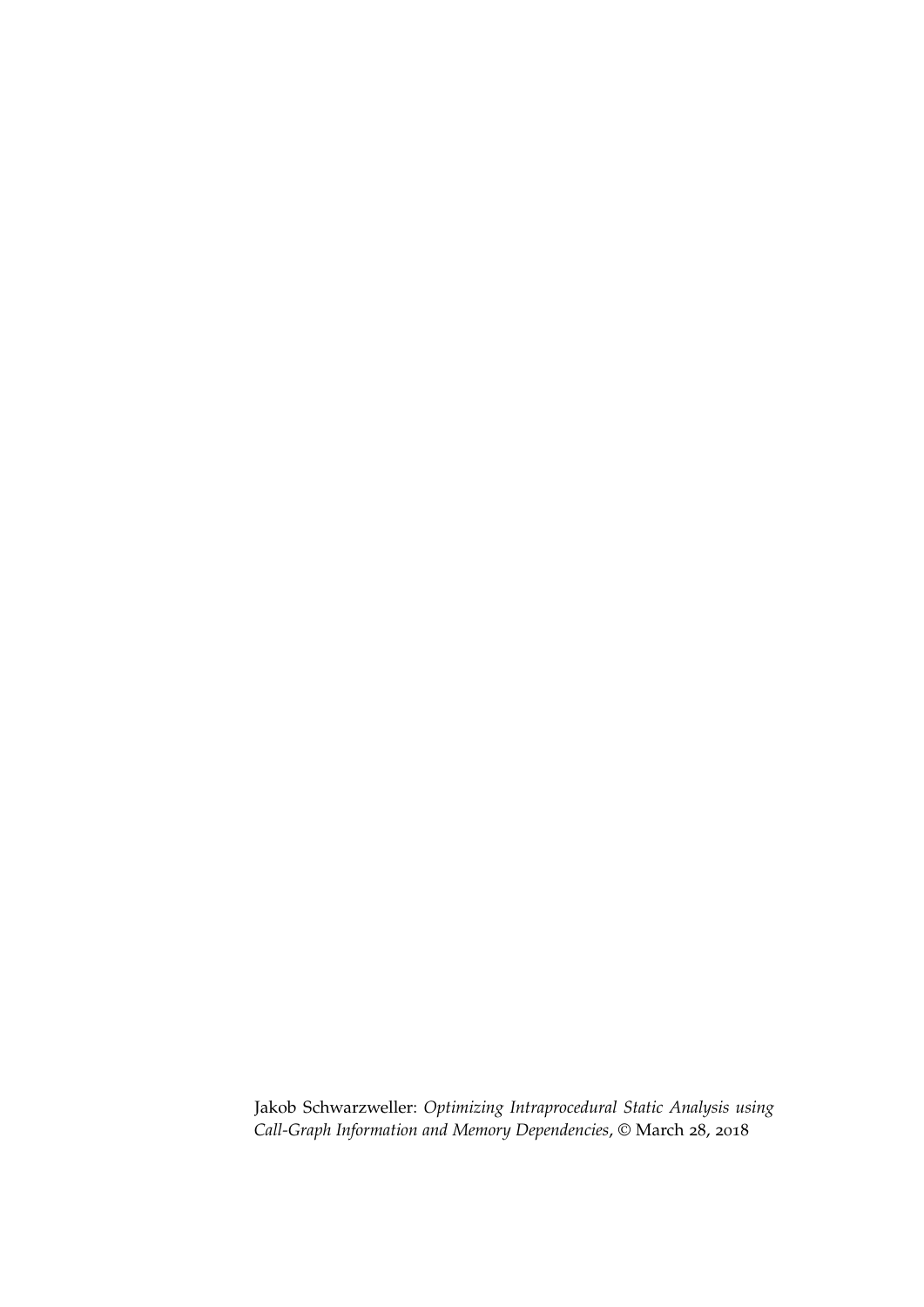Over time, the average complexity of software has increased drastically. This makes maintenance of software projects increasingly difficult. One recurring issue when changing code in a program is seeking what the impact of this change is. Because of growing complexity, giving a useful answer to this kind of question becomes more and more difficult, but is necessary to assist software developers.

This problem can be approached using static analysis of the flow of control and data in a program. However, this type of analysis can be very complex and thus take a long time. At the same time, it often yields very imprecise results [[4](#page-34-0)], but even this can help in tracing down an interaction bug. Because this is favored over overlooking a possible interaction, we aim for providing measures to both improve the performance of such analyses and making their results more precise.

Specifically, we try to achieve that by incorporating call-graph information to optimize the order of execution of such analyses and use memory dependency information to improve its preciseness. We deploy this in practice by optimizing the Taint Flow Analysis featured in the [VaRA](#page-6-0) LLVM framework as a proof of concept.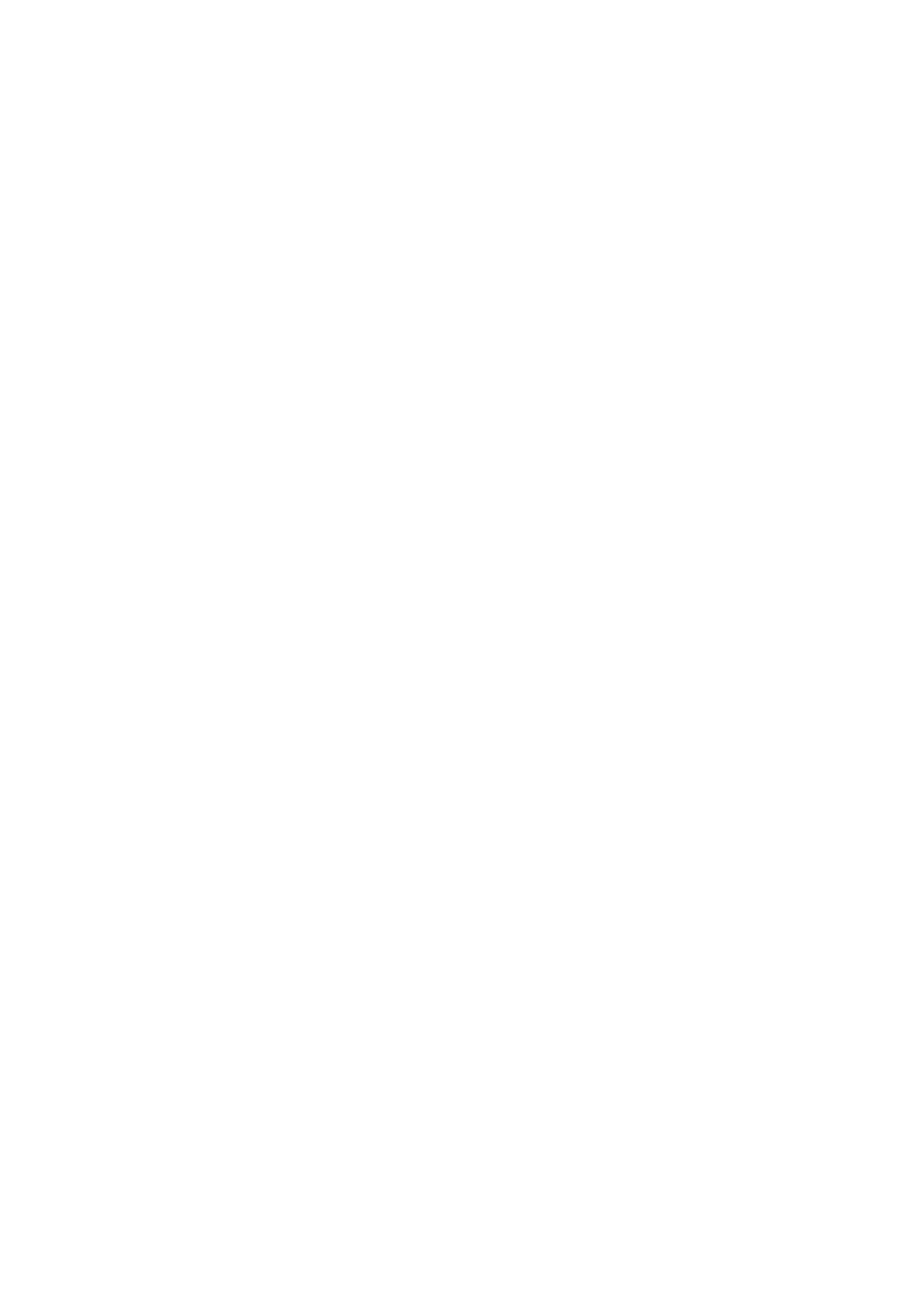# CONTENTS

| 1              | INTRODUCTION                                               | 1              |
|----------------|------------------------------------------------------------|----------------|
|                | Goals<br>$\cdots$<br>1.1<br>.<br>$\cdot$                   | 1              |
|                | Contribution<br>1.2<br>.<br>$\ddot{\phantom{a}}$           | 1              |
|                | 1.3                                                        | $\overline{2}$ |
|                |                                                            |                |
| $\overline{2}$ | <b>BACKGROUND</b>                                          | 3              |
|                | LLVM.<br>2.1<br>$\cdot$                                    | 3              |
|                | 2.1.1                                                      | $\overline{4}$ |
|                | Memory-Dependency Analysis<br>2.1.2                        | 5              |
|                | 2.1.3 LLVM pass infrastructure                             | 6              |
|                | 2.1.4 LLVM call-graph representation                       | 6              |
|                | Variability-aware Region Analyzer<br>2.2                   | 7              |
|                | Taint Data-Flow Analysis<br>2.3                            | 8              |
| 3              | CALL-GRAPH-ORDERED PROCESSING                              | 11             |
|                | 3.1                                                        | 11             |
|                | 3.2                                                        | 11             |
|                | 3.2.1 Changes to VaRA $\ldots \ldots \ldots \ldots \ldots$ | 12             |
|                | 3.2.2                                                      | 12             |
|                |                                                            |                |
| 4              | MEMORY-DEPENDENCY ANALYSIS                                 | 15             |
|                | 4.1                                                        | 15             |
|                | 4.2                                                        | 16             |
|                | 4.2.1 Changes to VaRA $\ldots \ldots \ldots \ldots \ldots$ | 16             |
|                | 4.2.2                                                      | 18             |
| 5              | <b>EVALUATION</b>                                          | 21             |
|                | Call-graph-ordered processing<br>5.1                       | 21             |
|                | Basic functionality<br>5.1.1                               | 21             |
|                | 5.1.2                                                      | 22             |
|                | Memory-Dependency Analysis<br>5.2                          |                |
|                |                                                            | 23             |
| 6              | CONCLUSION                                                 | 25             |
|                | 6.1                                                        | 25             |
|                | Future work<br>6.2                                         | 25             |
|                | <b>BIBLIOGRAPHY</b>                                        | 27             |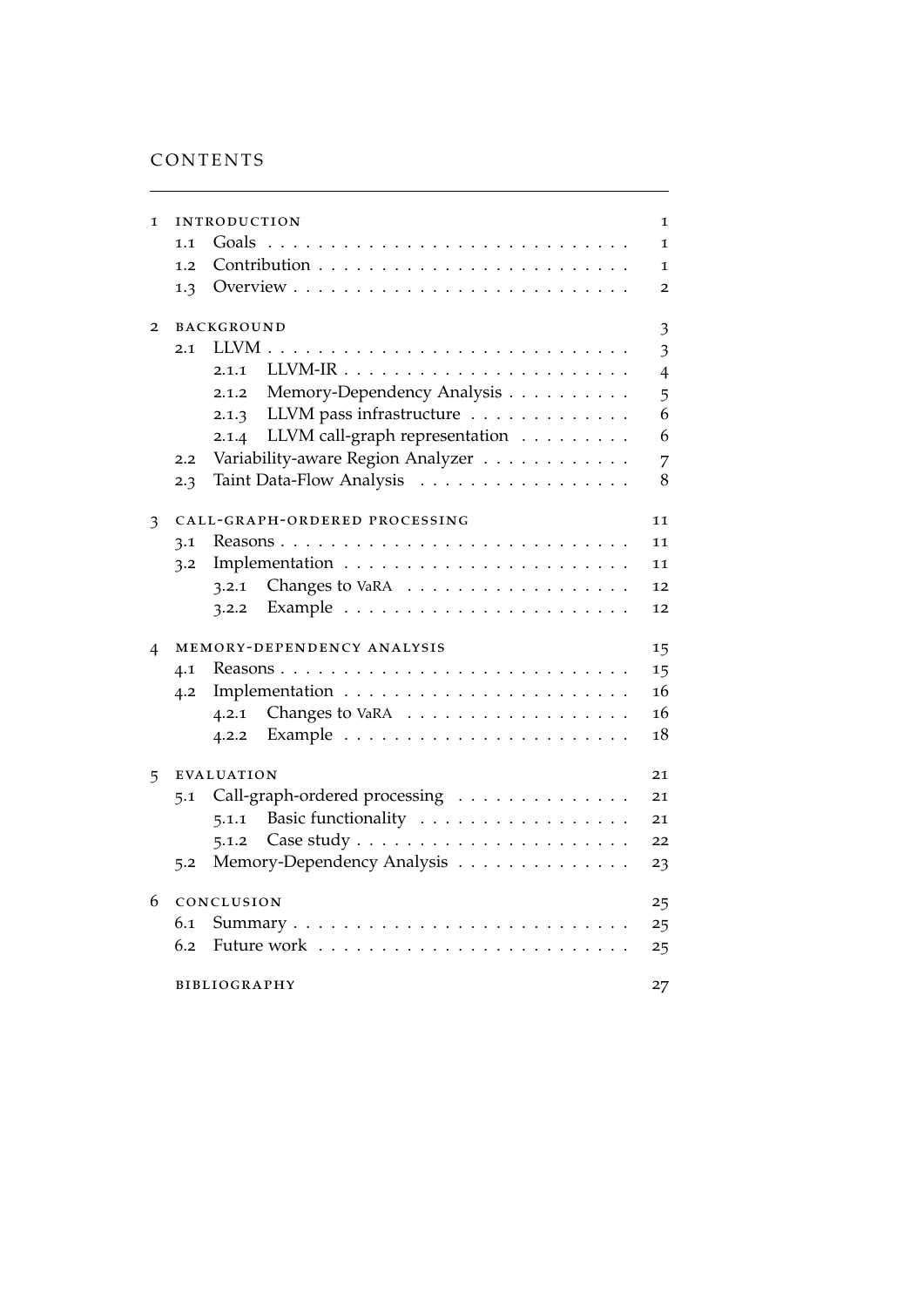| Figure 2.1 | LLVM's three-stage design |  |
|------------|---------------------------|--|
|            |                           |  |

# LIST OF TABLES

| Table $5.1$ | Statistic without call-graph-ordering    | 22 |
|-------------|------------------------------------------|----|
| Table 5.2   | Statistic without call-graph-ordering    | 22 |
| Table $5.3$ | Call-graph-ordering statistic comparison | 22 |
| Table $5.4$ | Memory-dependence statistic comparison   | 23 |

# LISTINGS

| Listing 2.1   |                                                              | 4              |
|---------------|--------------------------------------------------------------|----------------|
| Listing 2.2   | Listing 2.1 in IR $\dots \dots \dots \dots \dots$            | $\overline{4}$ |
| Listing 2.3   | Syntax of the store instruction                              | 5.             |
| Listing 2.4   | Syntax of the <b>load</b> instruction $\ldots \ldots \ldots$ | 5              |
| Listing 2.5   | Example for a memory dependency $\dots \dots$                | 5.             |
| Listing 2.6   | Example for region annotation                                | 7              |
| Listing 3.1   | Function usage before declaration                            | 13             |
| Listing 4.1   | Implementation of source filtering                           | 17             |
| Listing 4.2   | Memory dependence example                                    | 18             |
| Listing 4.3   | Memory dependence example result                             | 19             |
| Listing $5.1$ | Function usage before declaration                            | 21             |
|               |                                                              |                |

# **A C R ON Y M S**

<span id="page-5-3"></span><span id="page-5-2"></span><span id="page-5-1"></span><span id="page-5-0"></span>

|     | DAG directed acyclic graph   |
|-----|------------------------------|
| IR  | Intermediate Representation  |
|     | GZIP GNU zip                 |
| SCC | strongly connected component |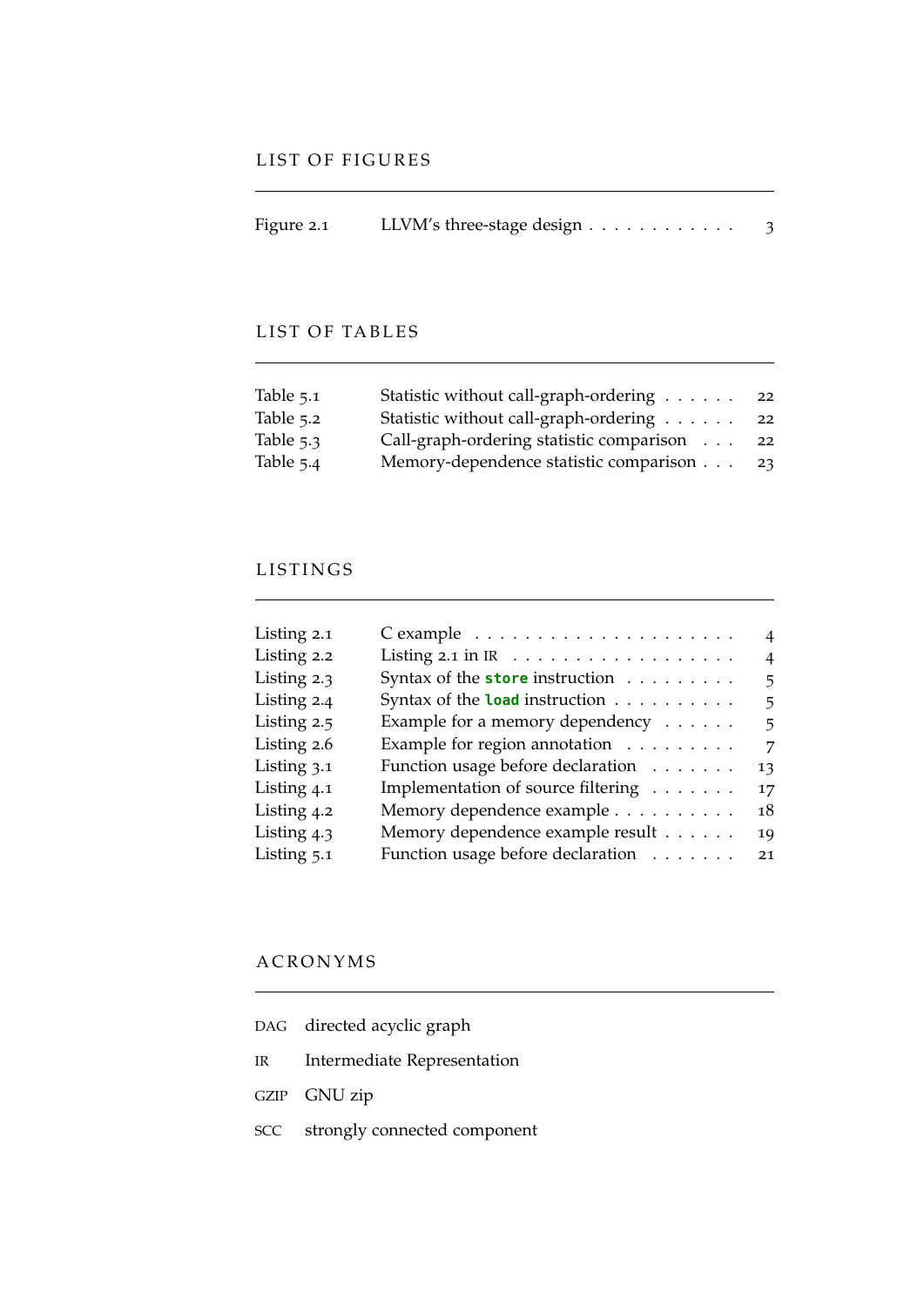- <span id="page-6-1"></span>static single-assignment form **SSA**
- <span id="page-6-0"></span>VaRA Variability-aware Region Analyzer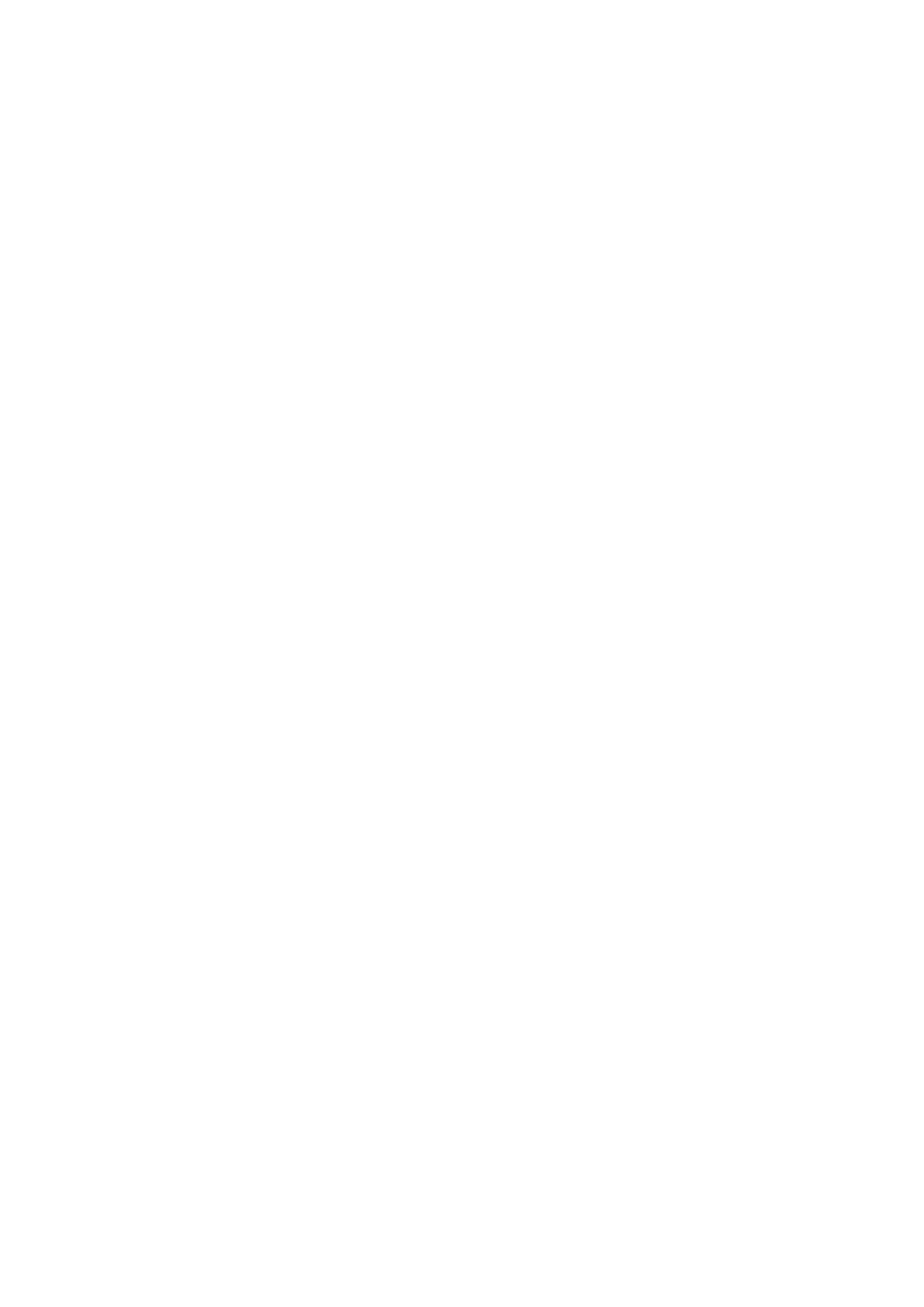# <span id="page-8-0"></span>INTRODUCTION

A common problem when developing software is seeking what the implications of a change are. This question is increasingly difficult to answer, due to the heavy complexity in modern software systems – even a small change to one part of a program can have an effect on a entirely different part of it.

Static analysis can give guidance on such issues, by trying to determine interactions in a program, thus figuring out parts of a program influenced by a change, in order to support the programmer. One framework that can be used for that purpose is the Variability-aware Region Analyzer ([VaRA](#page-6-0)) framework for LLVM. It provides an interface to run arbitrary analyses over regions of code defined by a user of the framework. One use case could be to define regions that are relevant to a feature (i. e., a characteristic or end-user-visible behavior of a system) and then use an analysis to try and find out what other parts of the code base are influenced by it. The [VaRA](#page-6-0) framework does already offer analyses and regions for that purpose: a region type (FeatureRegion) to represent a feature and a Taint Flow Analysis.

However, static analysis for larger code bases is expensive and imprecise. For example, Heckman and Williams found in a literature review of static analyzers meant to identify potential source code anomalies that somewhere between 35 % and 91 % of anomalies reported by these analyzers were deemed unimportant by developers [[4](#page-34-0)]. Hence we need to increase the analysis's performance, so we can analyze real-world applications. Furthermore, we need to make it precise to reduce the amount of miss-predictions.

In this thesis, we propose two ways of improving this type of analysis, one that increases performance and one that increases accuracy.

# <span id="page-8-1"></span>1.1 goals

Our goal is to improve the performance of [VaRA](#page-6-0)'s Taint Flow Analysis by reducing the amount of re-evaluations necessary using call-graph information. Furthermore, we aim for increasing the accuracy of that analysis by considering memory dependency information.

# <span id="page-8-2"></span>1.2 contribution

We approach the performance improvement in Chapter [3](#page-17-0) by ordering the evaluation of functions according to the call graph. Because the data-flow relations of the callee are not influenced by the analysis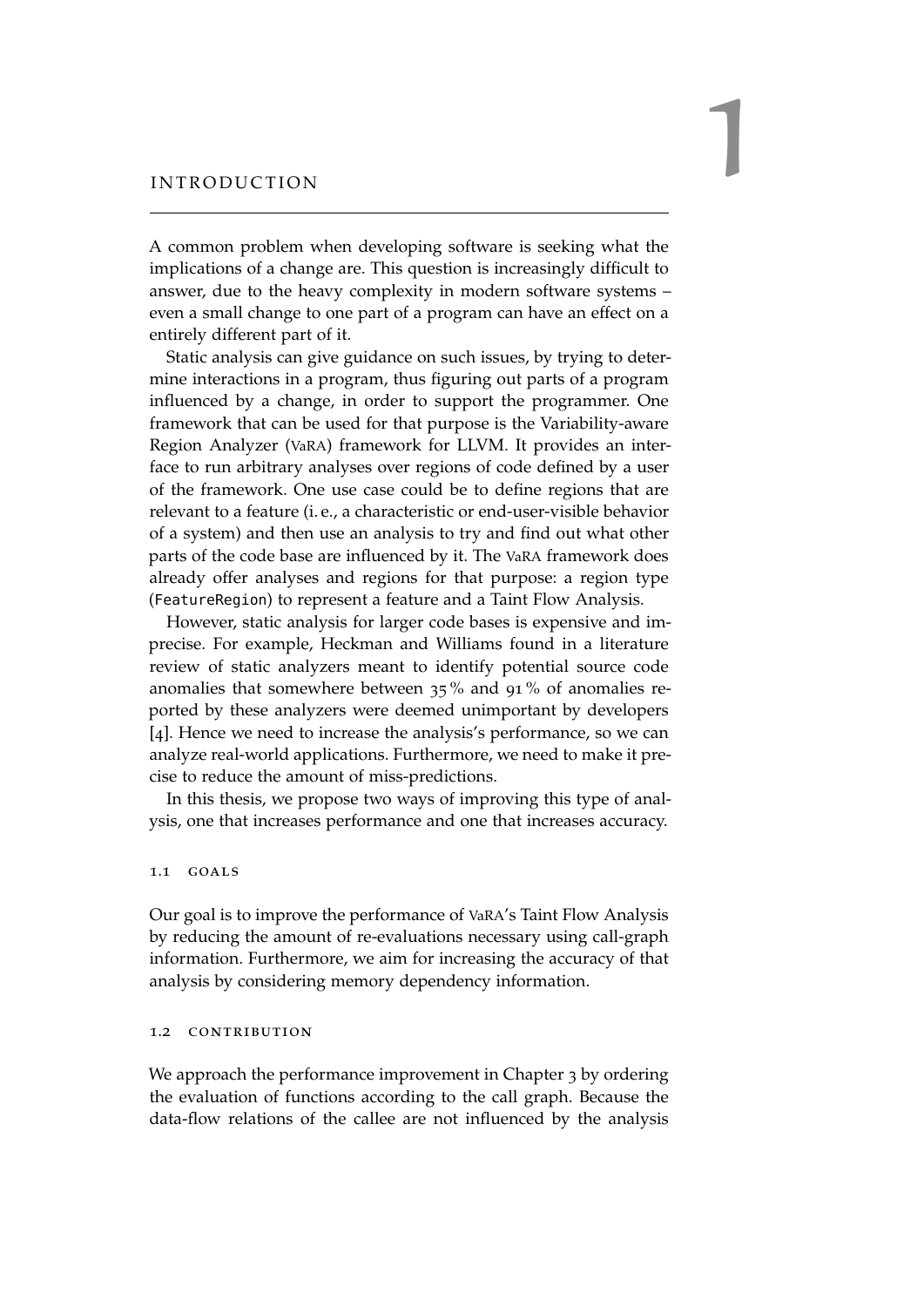# 2 introduction

result of the caller this reduces the need for re-evaluation of functions due to information about influences having changed.

The accuracy improvement in Chapter [4](#page-21-0) is achieved by taking into account memory dependencies between instructions. In some cases, the data-flow predecessor of a instruction can unambiguously be determined. We enhance the data-flow analysis, so that in cases where we can determine a direct memory dependency, the analysis only considers the direct predecessor.

### <span id="page-9-0"></span>1.3 OVERVIEW

In Chapter [2](#page-10-0), we provide an overview of frameworks we later build upon and introduce key concepts. We introduce the two frameworks LLVM and [VaRA](#page-6-0) and LLVM's call-graph representation, further we explain the concepts of Memory-Dependency Analysis and static dataflow analysis; particularly how they are used to build a Taint Flow Analysis. The contribution is divided into two parts: In Chapter [3](#page-17-0), we discuss a performance improvement by ordering the examination by the structure given by the call graph. In Chapter [4](#page-21-0), we improve the accuracy of the Taint Flow Analysis by considering memory dependencies between instructions. In Chapter [5](#page-27-0), we evaluate the effectiveness of these modifications. Finally, in Chapter [6](#page-32-0), we summarize our efforts and their impact.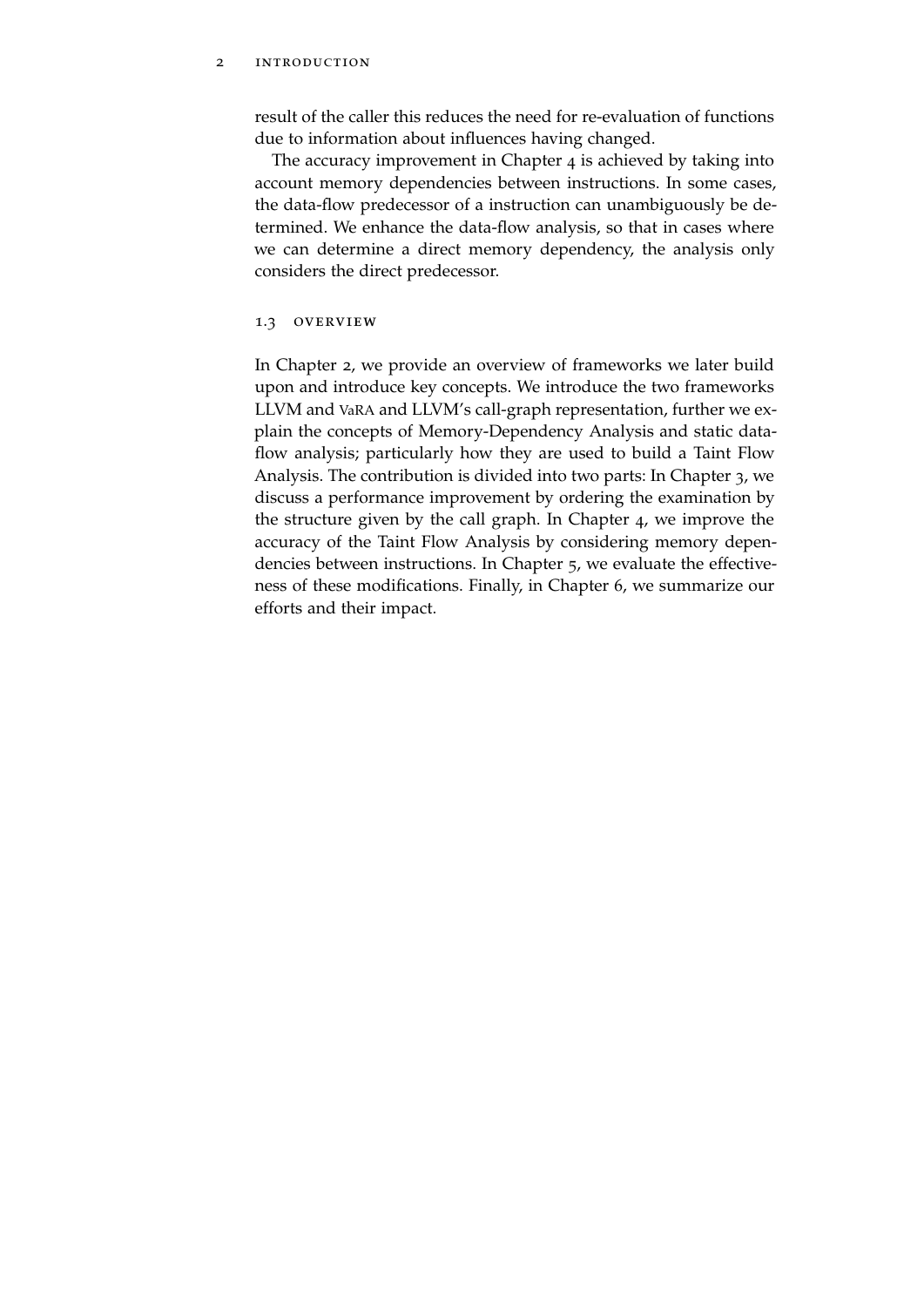<span id="page-10-0"></span>In this chapter, we introduce the LLVM framework and explain relevant aspects of the framework's Intermediate Representation ([IR](#page-5-0)), as well as its call-graph representation and its Memory-Dependency Analysis. Then we introduce the [VaRA](#page-6-0) framework, an extension of LLVM. After that, we discuss the concepts of data-flow analysis and how to use them to build a Taint Flow Analysis.

# <span id="page-10-1"></span>2.1 llvm

LLVM is modern compiler framework that gives its users useful toolchain technologies (e. g., data structures and analyses) to build compilers and related tools. It supports a number of different languages (through so-called *frontends*) and target architectures (via *backends*) by using a decoupled approach: Frontends compile code into an Intermediate Representation ([IR](#page-5-0)). Language-independent optimizations or analyses are then performed on that [IR](#page-5-0) code. At the end of a compilation process, a backend compiles the [IR](#page-5-0) into native code for the target architecture.

This architecture has an important advantage: Any optimizations or analyses that run on [IR](#page-5-0) can be used on any software project regardless of programming language or target architecture, as long as they are supported by LLVM. For adding support for a new programming languages, solely a compiler from that language into [IR](#page-5-0) must be written, and all other components (including the backends for compiling for a variety of platforms) can be re-used. The same is true for adding support for a new target platform [[6](#page-34-2)].

<span id="page-10-3"></span>

<span id="page-10-2"></span>Figure 2.1: A schematic portrayal of LLVM's three-stage design [[5](#page-34-3), Figure 11.3]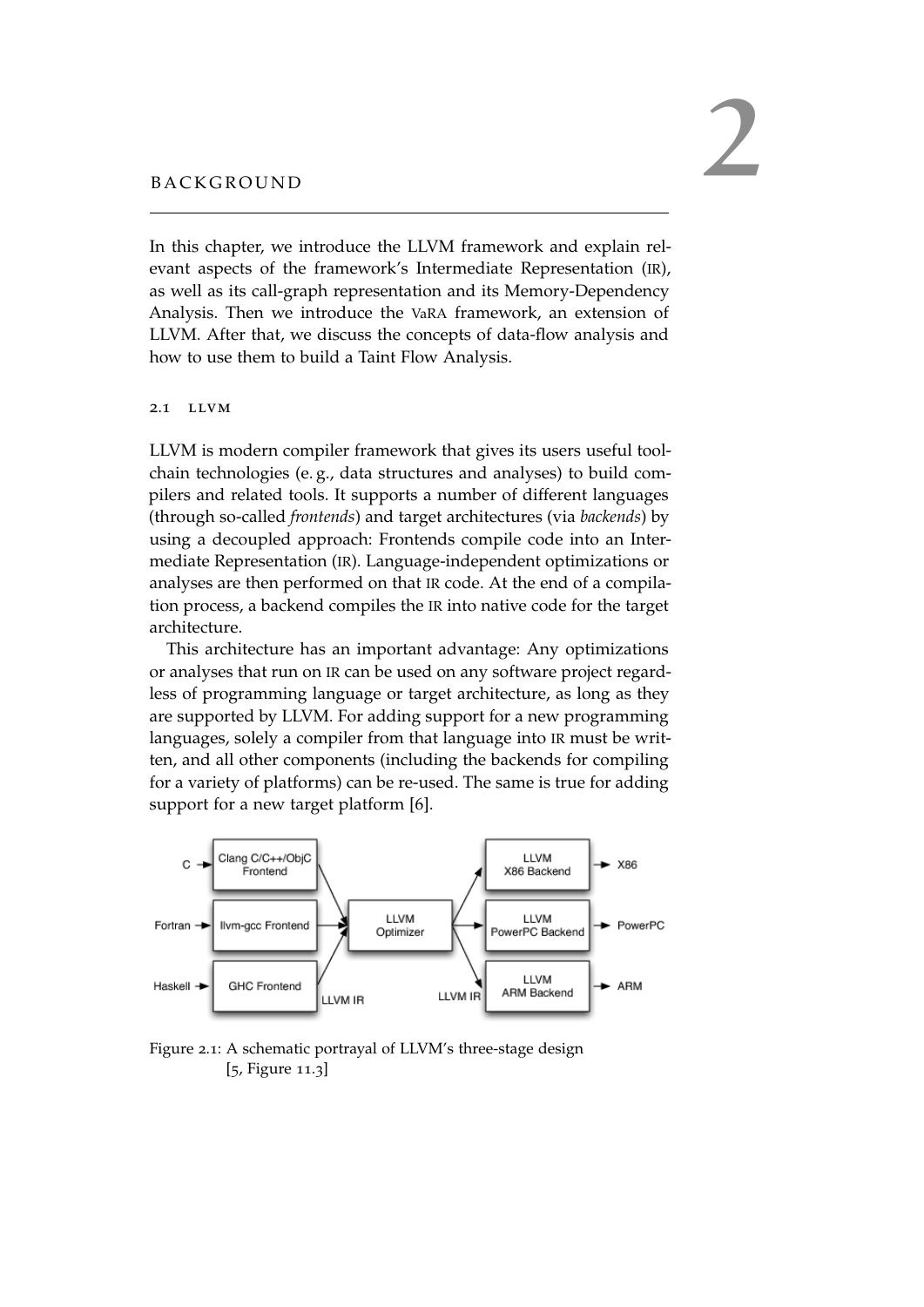## 2.1.1 *LLVM-IR*

[IR](#page-5-0) is the intermediate representation that LLVM uses for code. It is designed to be both flexible – so it can represent code by lots of different programming languages and for lots of different targets – and simple, to ease human-readability. The code for an application may be separated into a set of *modules* (similar to C++ translation units). In Listing [2](#page-11-0).1 a small example program in C can be seen, Listing [2](#page-11-1).2 shows the correspondent [IR](#page-5-0).

<span id="page-11-1"></span><span id="page-11-0"></span>

| $int \text{ main}() \{$ | $\mathbf{1}$   | define i32 @main() #0 {                       |
|-------------------------|----------------|-----------------------------------------------|
|                         | $\overline{2}$ | entry:                                        |
|                         | 3              | %retval = $alloca$ i32, align 4               |
|                         | 4              | % $a =$ alloca i32, align 4                   |
|                         | 5              | store i32 $\theta$ , i32* %retval, align 4    |
| <b>int</b> $a = 1337$ ; | 6              | store i32 1337, i32* %a, align 4              |
|                         | 7              | $\%0 =$ load i32, i32* %a, align 4            |
| $a == 23$ ;             | 8              | $\text{8}$ add = add nsw i32 $\text{80}$ , 23 |
|                         | 9              | store $i32$ %add, $i32*$ %a, align 4          |
| return $0$ ;            | 10             | ret $i32$ $0$                                 |
|                         | 11             |                                               |



Listing 2.2: Listing [2](#page-11-0).1 in [IR](#page-5-0)

The C program declares a variable a, initializes it with 1337, adds 23 and return 0. In the [IR](#page-5-0) listing, the declaration of the variable a using the **alloca** instruction can be seen in Line 4. Then, in Line 6, the **store** instruction is used to initialize the variable.

Lines 7–9 in the [IR](#page-5-0) listing show the adding process. First, the **load** instruction is used to load the current value of a into the register %0. In the following line, the **add** instruction is used to add 23 to that value and stores the result in the register %**add**. Lastly, the result is written to the a variable using the **store** instruction.

There are multiple properties of [IR](#page-5-0) that can be seen here. For once, the basic structure of loading the value of a variable into a register, do computations and storing the result in variables again. Also, that results of computations are stored in a new register rather than the input register. The reason for this is that [IR](#page-5-0) is in static single-assignment form ([SSA](#page-6-1)). This means that every register is only written to once and is only read after that.

A notable instruction to look at in more detail is the **store** instruction, which represents saving a value in memory. Its simplified general syntax can be seen in Listing [2](#page-12-1).3. It takes two operands and their corresponding types, %val and %pointer. %val is the value to be saved in memory, while %pointer is the address in memory to save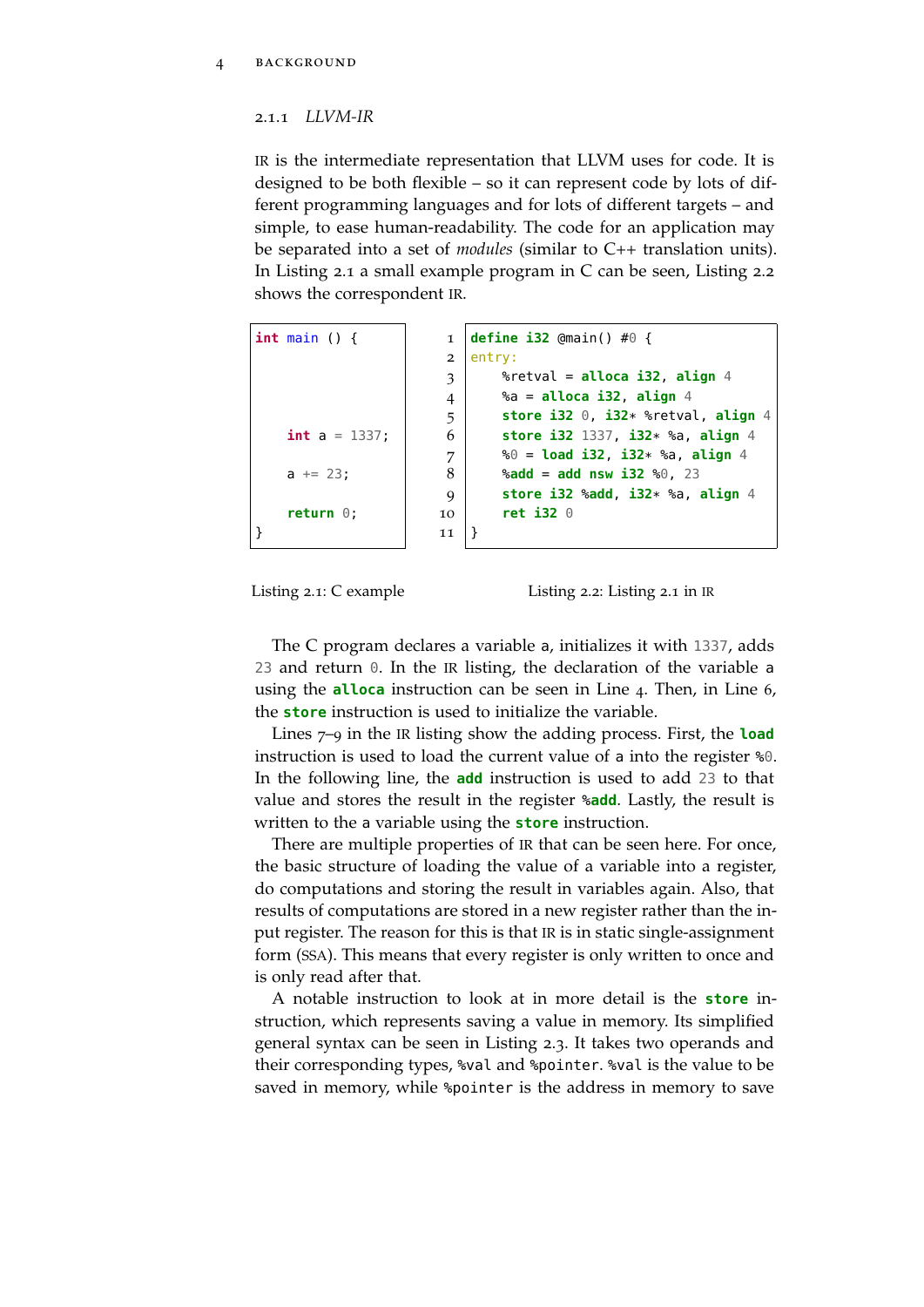the value at. A **store** instruction may have more options passed than shown in Listing [2](#page-12-1).3; those are not relevant for our work, however.

<span id="page-12-1"></span>**store** <val **type**> %val, <pter **type**>\* %pointer

Listing 2.3: Simplified general syntax of the **store** instruction

Another important instruction is the **load** instruction, which represents loading a value from memory. Its general syntax can be seen in Listing [2](#page-12-2).4. It takes one operand plus its type, %pointer, and returns the value at this address. A **load** instruction may have more options passed than shown in Listing [2](#page-12-2).4; those are not relevant for our work, however.

<span id="page-12-2"></span>%res = **load** <res **type**>, <pter **type**>\* %pointer

Listing 2.4: Simplified general syntax of the **load** instruction

## <span id="page-12-0"></span>2.1.2 *Memory-Dependency Analysis*

A value loaded from memory by a **load** must have been written there by an **store** instruction. Such an relationship between two instructions is called a *memory dependency*; an analysis that aims to find such relationships is called *Memory-Dependency Analysis*. An example for such a memory dependency can be seen in Listing [2](#page-12-3).5: The value written by a **store** is read by a **load** immediately afterwards. This a common case for memory dependencies in [IR](#page-5-0): a **load** on a memory location that is not separated from the previous **store** by any controlflow change (e. g., branching). Such a memory dependency can easily be determined by iterating through the instruction before or after the considered **load** or **store**.

LLVM features a Memory-Dependency Analysis, which can in some cases – including the one explained above – unambiguously determine the preceding **store** for a given **load** or vice versa. It returns its results for a function as a MemoryDependenceResults object, which in turn has methods to get the results for a particular instruction as a

```
...
store i32 42, i32 * %a
%0 = load i32, i32 * %a, align 4
...
```
Listing 2.5: Example for a memory dependency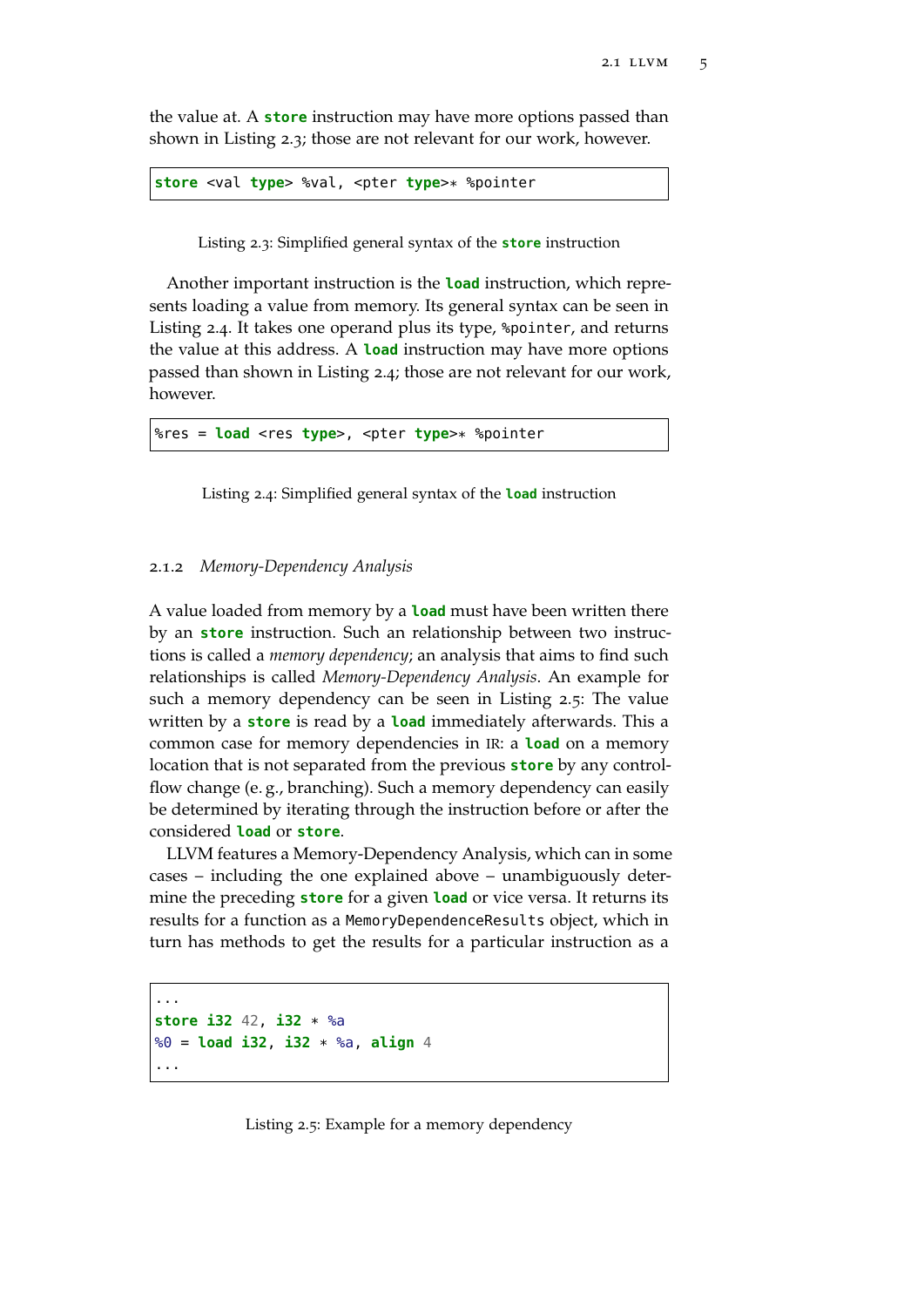#### 6 BACKGROUND

MemDepResult object. This result can be, among others, that it has a definitive memory dependency, in which the case the corresponding instruction can be obtained.

# <span id="page-13-0"></span>2.1.3 *LLVM pass infrastructure*

In LLVM, analyses and optimizations are structured into so-called passes. Generally LLVM passes are separated into two categories: Transformation passes for optimization (e. g., elimination of dead code) and analysis passes for analyses, the results of which may be used by other passes.

There are different types of passes that differ in the nature of the analysis they perform. Most of the types can be distinguished by the type of element that the pass's main function is processing, such as ModulePass, FunctionPass or LoopPass. These passes do not guarantee any specific order of execution. Some passes, however, differ in way or order of processing, such as the CallGraphSCCPass, that iterates the call graph of a program bottom-up (i. e., callees before callers).

A pass can also require the results of other passes, even of different types. This requires a comprehensive way of ensuring order of execution for passes, so the results of a required pass are there when needed. This is done by a PassManager. An implementation of a PassManager comes with the LLVM framework. When adding a pass to LLVM, it must be registered at this PassManager.

In order to establish its dependencies, a pass may implement a getAnalysisUsage() method. The PassManager will then call this method with an AnalysisUsage object. The pass can then communicate its dependencies by calling the addRequired method on this object. Furthermore, it can declare whether it will change data that will invalidate other analysis's results by calling appropriate methods on this AnalysisUsage object.

# <span id="page-13-1"></span>2.1.4 *LLVM call-graph representation*

A *call graph* is a representation of relationships between the functions of a program. Its nodes are the functions; edges are drawn from the functions that call other functions to those that they call. As follows, a call graph is directed and contains cycles, if the program has recursive calls.

A further concept is that of a *[SCC](#page-5-1) call graph*, which is a graph of strongly connected components ([SCCs](#page-5-1)) from the call graph, called CallGraphSCCs in LLVM. A [SCC](#page-5-1) is a sub-graph in which all nodes are reachable by each other node. A node of a [SCC](#page-5-1) call graph can therefore either consist of only one function (in which case the transformation from call-graph node to CallGraphSCC node is trivial) or it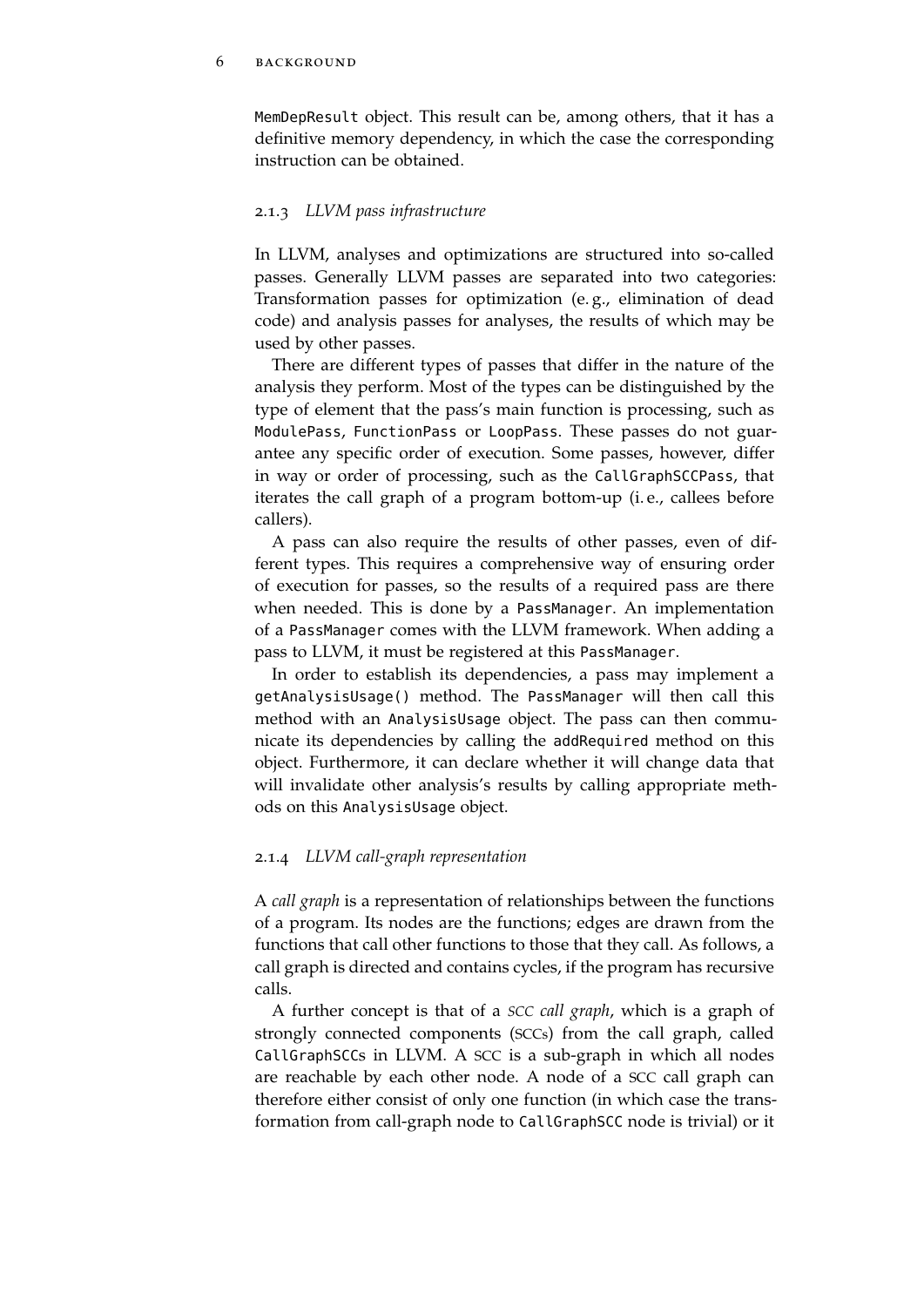```
int main() {
___REGION_START __RT_Commit "main"
  int a = 1;
  int b = a + 42;
  ___REGION_END __RT_Commit "main"
}
```
Listing 2.6: Example for region annotation

can consist of multiple nodes from the call graph. If it consists of multiple nodes, it is a sub-graph of the call graph that contains a cycle. By grouping cyclic sub-graphs of the call graph into [SCC](#page-5-1)s, the [SCC](#page-5-1) call graph becomes acyclic and thus a directed acyclic graph ([DAG](#page-5-2)) [[3](#page-34-4)].

#### <span id="page-14-0"></span>2.2 variability-aware region analyzer

The Variability-aware Region Analyzer ([VaRA](#page-6-0)) is an extension of the LLVM framework that adds the concept regions of interest. This regions are source code regions that have semantic meaning for the programmer. [VaRA](#page-6-0) has the abstract interface IRegion that represents a generic region. Researchers can write analyses that work on this interface and are therefore independent of the actual type of region that the analysis runs on. Developers, in turn, can implement the IRegion interface and run any analysis that has been written for [VaRA](#page-6-0) IRegions over their implementation.

An example usage of this framework is to create FeatureRegion as an implementation of IRegion. A FeatureRegion is a piece of code that is related to a specific feature of the application; a feature being defined as "a characteristic or end-user-visible behavior of a software system" [[2](#page-34-5)]. Then an analysis that tries to detect interactions between those regions can be used to try to find interactions between different features of a software. A feature region is a region in an application's code that gets executed only when a specific feature (or combination of features) is activated [[9](#page-34-6)].

Another usage that is already a part of [VaRA](#page-6-0) is the implementation of a MarkerRegion IRegion type. This type is capable of extracting region information from suitable meta-data in [IR](#page-5-0) modules. This in turn may be placed there using a modified version of a LLVM frontend. There is a modified version of the  $C/C++$  frontend Clang that can process region information given in C/C++ code using newly added keywords \_\_\_REGION\_START and \_\_\_REGION\_END (as can be seen in Listing [2](#page-14-2).6). An analysis in [VaRA](#page-6-0) that aims for finding interactions between such regions is called Marker Flow Analysis [[7](#page-34-7)].

<span id="page-14-1"></span>The goal of [VaRA](#page-6-0) is to allow developers and researchers to analyse and reason about their regions of interest.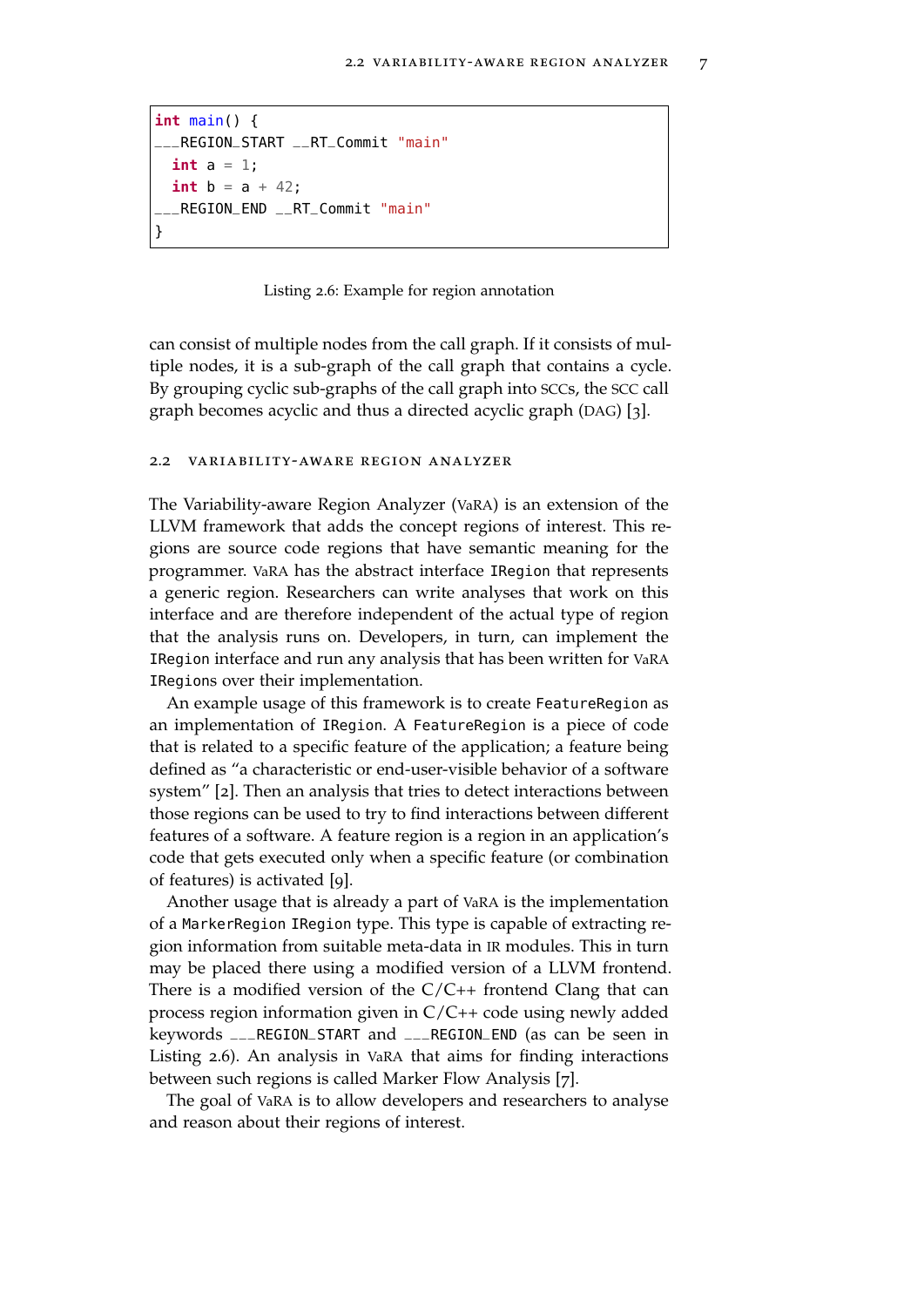#### 2.3 taint data-flow analysis

The Taint Flow Analysis is a data-flow analysis. For data-flow analyses, a representation of every possible program state at a certain point during the execution is called a *data-flow value*. A program is then viewed as a sequence of transformations from one data-flow value to another. The data-flow values before an instruction *s* are denoted with *IN*[*s*] and those after it with *OUT*[*s*]. There are two constraints on the transformations between those: those depending on the semantics of the instruction and those depending on the flow of control.

The semantics of an instruction *s* dictate the relation between of *IN*[*s*] and *OUT*[*s*], depending on those, data-flow values get eliminated or introduced. This is done by a so-called *transfer function*. The control flow defines the relations between *OUT*[*s*] for an instruction *s* and the *IN* of any subsequent instructions. A sequence of instructions that will only begin execution at its start and only branch at its end is called a *basic block*. Inside a basic block, that simply is  $IN|s| = OUT|s - 1|$  (as long as both *s* and  $s - 1$  are inside the basic block).

Let us now also introduce *IN*[*B*] and *OUT*[*B*] for any basic block *B*. The relations between *IN*[*B*] and *OUT*[*B*] for the same basic block *B* can simply be derived from the instructions inside that basic block.

For the construction of *IN*[*B*] we define a *meet* operator on the dataflow values,  $\land$ , with the following properties:

- 1. Idempotency:  $x \wedge x = x$
- 2. Commutativity:  $x \wedge y = y \wedge x$
- 3. Associativity:  $x \wedge (y \wedge z) = (x \wedge y) \wedge z$

For a basic block *B*, *IN*[*B*] can then be defined as follows [[1](#page-34-8)]:

$$
IN[B] = \bigwedge_{P \text{ is a predecessor of } B} OUT[P]
$$

For *monotone data-flow frameworks* this meet operator must fulfill

For all data-flow values *x*, *y* and transfer functions *f* :

$$
x \le y \Rightarrow f(x) \le f(y)
$$

where

 $x \leq y : \Leftrightarrow x \wedge y = x.$ 

A use case for data-flow analysis is Taint Flow Analysis. For this analysis, the data-flow values are *taints*: instructions get tainted with a specific taint, then those taints get propagated through the program,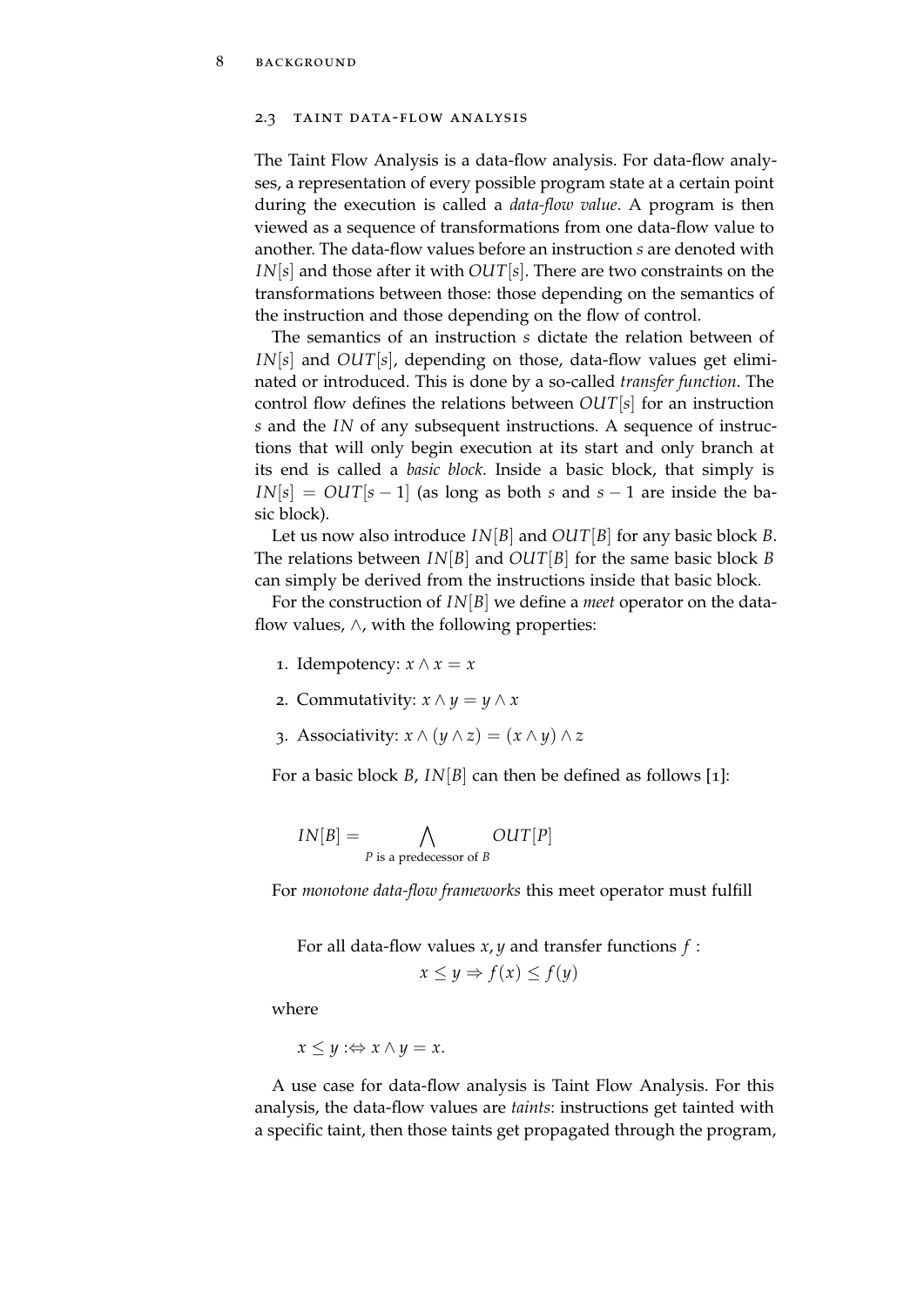tainting every instruction they touch. A taint relates to a semantic fact (e. g., a variable getting influenced by a configuration option). Propagating the taint along the analysis shows which other instruction get tainted (i. e., are influenced by the configuration option).

For example, in [VaRA](#page-6-0), every instruction in a FeatureRegion is tainted with a taint belonging to that region. Then, after the analysis has propagated the taints through the program, we can reason about which other statements get influenced by the FeatureRegion.

[VaRA](#page-6-0)'s Taint Flow Analysis is based on a monotone framework. Its data-flow values are subsets of the set of all taints occurring in the analysis, meet is the union operator, ∪.

The Taint Flow Analysis in [VaRA](#page-6-0) adopts this approach by considering a *def-use graph* (definition-use graph) with the instructions as nodes. Since [IR](#page-5-0) is in [SSA](#page-6-1)-form, the definition of every value can be described with the instruction that defined it. The edges of the def-use graph are the memory relations (both usages of registers and usages of memory locations) between those instructions. This optimizes the data-flow analysis, because every *IN*[*s*] set only contains data that is directly relevant to the instruction *s*.

In code, the edges in the graph are indirectly defined by iterators, via LLVM's so-called GraphTraits. When the analysis needs the incoming edges of an instruction (its so-called *sources*) it creates a source iterator for that instruction. This iterator is then used for constructing the *IN* set for that instruction. Likewise, when the analysis needs the outgoing edges of an instruction (*sinks*), it creates a sink iterator for that instruction.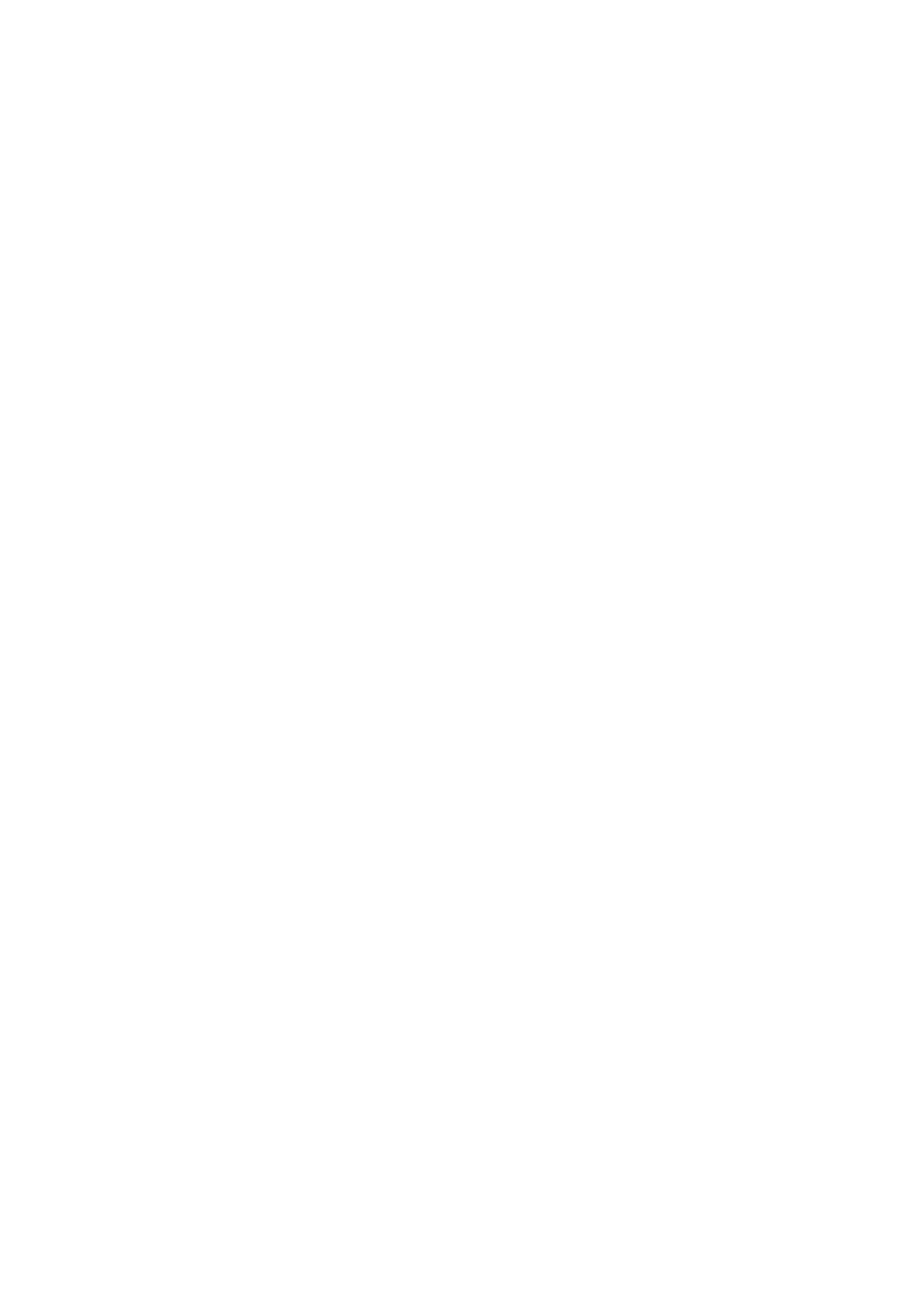In this chapter, we introduce our proposal for improving the performance of the analysis by considering call-graph information, detail the changes made to [VaRA](#page-6-0) to incorporate this proposal into the framework and show its impact using an example.

# <span id="page-18-0"></span>3.1 REASONS

Ordering the processing by the call-graph structure reduces the need for reprocessing of functions. Generally, functions that interact with each other may influence each others analysis results, more precisely, the functions that get called by a function influence the results of the caller function. If the analysis results of a function change or are only becoming available in the midst of an analysis run, all callers of this function need to be re-evaluated.

Because this only affects callers of a function and not callees, changing the processing order to try to examine callees before callers will reduce the amount of re-evaluations necessary. Also, since as of now the order of examination of functions is up to the LLVM PassManager, which does not guarantee any particular order of execution, changing the order will not affect the final analysis results, but can affect the run time of the analysis.

# <span id="page-18-1"></span>3.2 implementation

In order to achieve this call-graph order, we impose a partial order on the nodes of the [SCC](#page-5-1) call graph. This partial order is defined as follows:

For all *x*, *y* nodes of the SCC call graph:

 $x \leq y$  : $\Leftrightarrow y$  can be reached from *x* 

The order of evaluation of [SCC](#page-5-1)s then follows this partial order. Analysis on this [SCC](#page-5-1)s themselves is as follows: Either the [SCC](#page-5-1) consists of only one function; then this function is evaluated.

If the [SCC](#page-5-1) consists of more than one function, it is a sub-graph. This sub-graph is acyclic, since if it was it would be divided further into [SCC](#page-5-1)s. A cyclic call graph, however, means that there are recursive calls between at least some of the functions in the graph, which means that those functions can influence each other's analysis results recursively. In this case, call-graph information cannot be used to determine in which order functions should be evaluated. For this reason, functions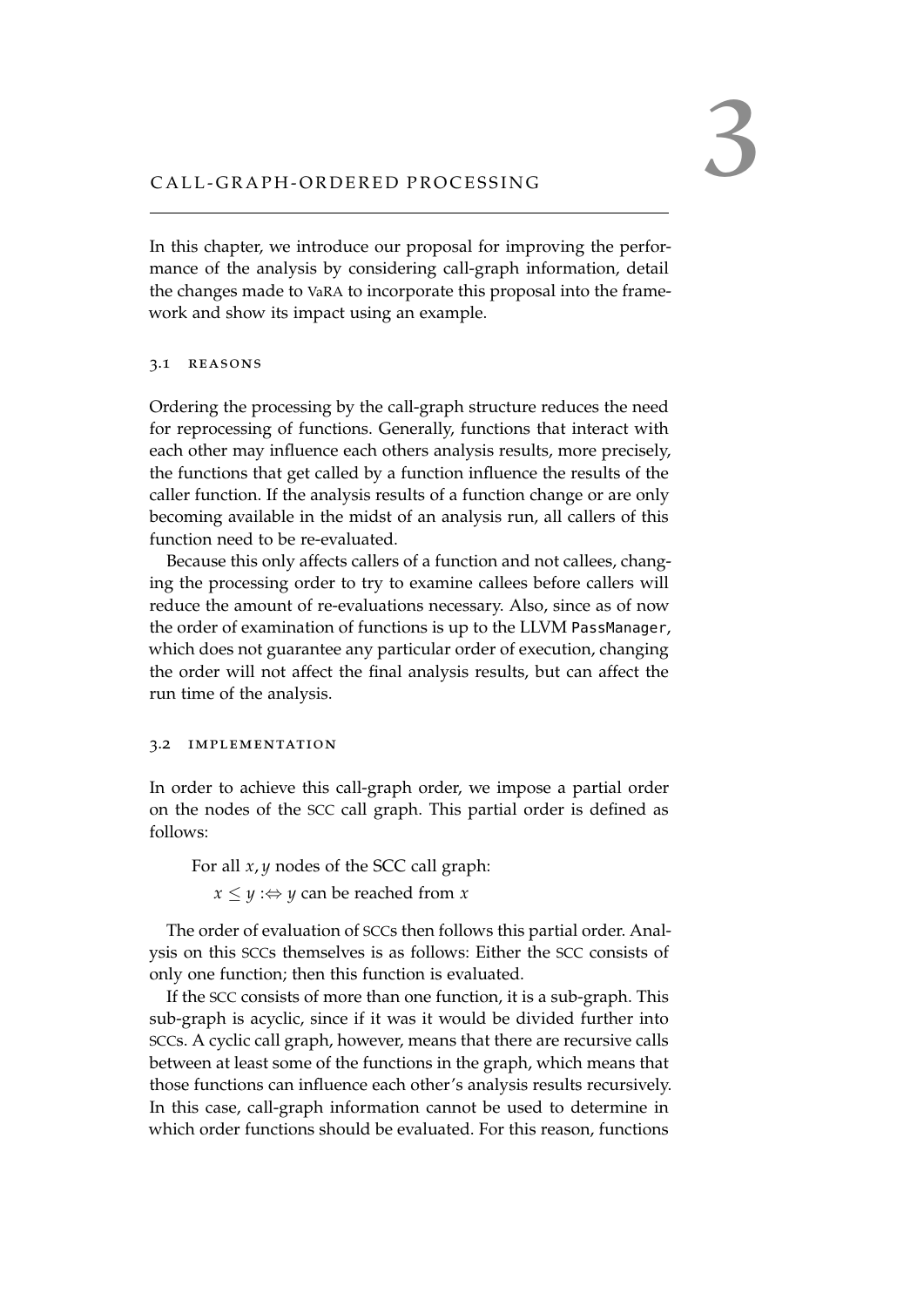in a multiple-element [SCC](#page-5-1)s are evaluated in arbitrary order, which is the current guarantee for the analysis order. Therefore, this does not introduce imprecisions, but falls back to the unoptimized version.

#### <span id="page-19-0"></span>3.2.1 *Changes to [VaRA](#page-6-0)*

In order to achieve this execution order, the first step is to to copy the evaluation from a FunctionPass, where the PassManager decides on the order of evaluation of the functions, to a ModulePass. This also involves elevating previously local variables to members of that pass class. To reduce code duplication, we moved the analysis into a separate analysis class, which then gets re-used by both the original analysis and our new pass.

The reason that we want to keep the former analysis is, that the current PassManager only allows using passes as dependencies that are on the same level or lower. For example, this means that a Function-Pass cannot require a ModulePass. Therefore, we want to preserve the old FunctionPass analysis, so other FunctionPasses can still request it.

Now we have to iterate over the functions in the module according to the partial order. LLVM provides the analysis CallGraphWrapper-Pass, which calculates the call graph for a module. We can access the call graph that the analysis generates using the getAnalysis() method, after having registered a dependency on that analysis by calling AnalysisUsage.addRequired() in the getAnalysisUsage() method. We can then iterate over the [SCC](#page-5-1) call graph by calling LLVM's scc\_begin() function on the call graph. Finally, instantiating Call-GraphSCC with the call graph and the scc\_iterator as arguments yields the current [SCC](#page-5-1) call-graph node. We can then iterate over the functions in that node and run the analysis for each of them.

## <span id="page-19-1"></span>3.2.2 *Example*

In Listing [3](#page-20-0).1, we see a C program featuring two functions, main and foo. The function main calls foo, foo thus possibly influencing the analysis result for main. But foo is declared only after main (its usage in main is only possible by using C's forward declaration). Let us assume for simplicity, that this order of declaration is also in place in an [IR](#page-5-0) translation of this program and that LLVM's PassManager will execute FunctionPasses in this order, which is the current behavior.

If the evaluation of this program is done using the order specified by the PassManager, this means: When main is analyzed, the analysis results for foo, which those of main depend on, will not be available, yet. Because of this, main has to be to analyzed again after foo has been analyzed. This results in a total of three function analyses executed.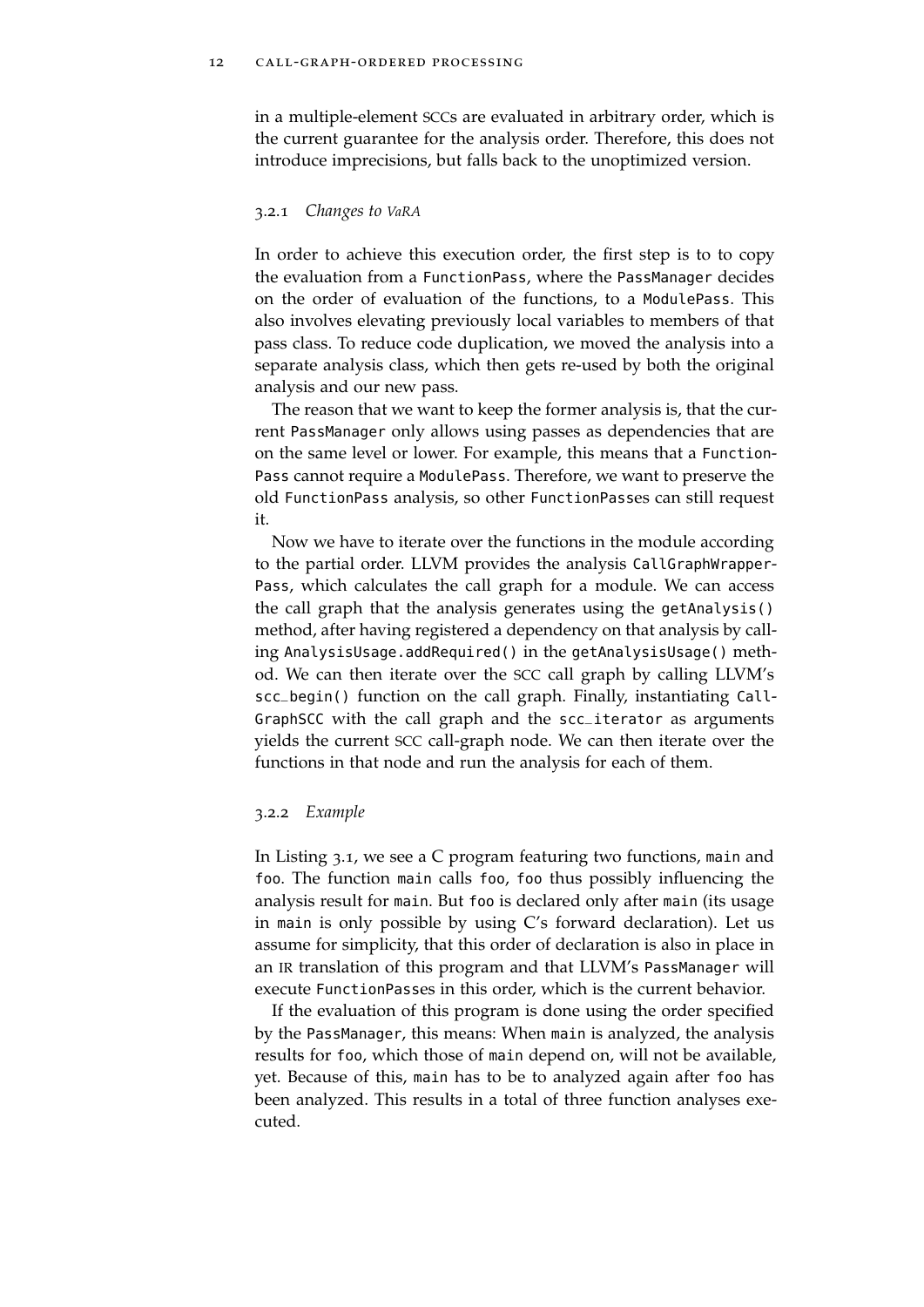```
int foo(int a);
int main() {
    int a = 3;
    int b = foo(a);return 0;
}
int foo(int a) {
    return a*2;
}
```
Listing 3.1: C example with one function being used before it is declared

In the call graph, however, there is an edge from main to foo, because main calls foo. But there are no edges leading away from foo. This means, that in the partial order defined above, foo comes before main.

So, when the order of evaluation is determined using that order, as our newly added pass does, foo will be evaluated before main. The function foo does not call other functions, so its analysis does not depend on any. This means that foo's analysis can be completed in one run.

Now, when the main function is analyzed next, all information about foo is already available. Because of that, main's analysis can be completed in one go, as well. As a result, the analysis is completed after two function analyses have been run.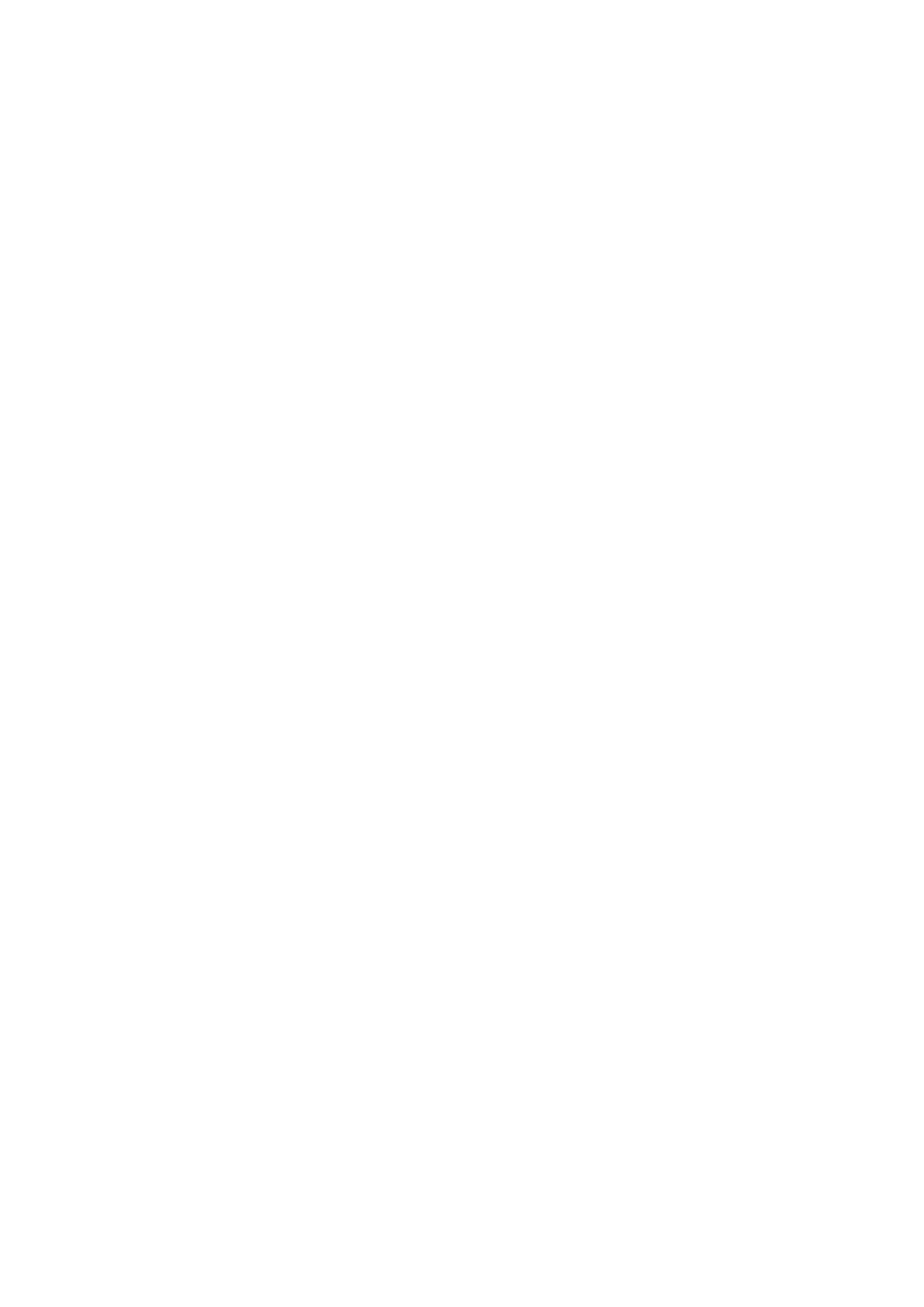In this chapter, we introduce our proposal for improving the accuracy of the analysis by considering memory-dependency information, detail the changes made to [VaRA](#page-6-0) to incorporate this proposal into the framework and show its impact using an example.

# <span id="page-22-0"></span>4.1 reasons

In [IR](#page-5-0) program code, a repeating pattern is loading the one or more values from memory using the **load** instruction, doing computations with those values and writing the result back into memory with the **store** instruction. When the Taint Flow Analysis encounters such a pattern, it determines the taints attached to the values loaded by checking **store** instructions that write to the corresponding memory location for the taints of the values those instructions have written.

After having determined the taints of the loaded values this way, it propagates those taints through the computations. This is usually straightforward (e. g., the taints of the result of an arithmetic instruction with two operands are the union of the taints of the operands). When this propagation reaches a **store** instruction, its taints are remembered for when a **load** instruction loads a value from this address.

A potential problem with this modus operandi is obvious: Not all **store** instructions that ever write to a memory location might be the last **store** instruction to write to this location before any specific **load** instruction. In other words: if a **store** instruction can never be the last point at which a certain memory location was written to before a specific **load** instruction, than the value that this **load** loads will never have been written by this **store** instruction. Hence the taints, that the value that **store** instruction wrote to memory had, are irrelevant for that **load** instruction and should not be propagated.

Also, if we could reduce the amount of **store** instructions having to be considered when determining the taints of a value loaded by a **load**, then the taints of the result of a computation written back to memory could potentially be reduced. So, if we could determine which **store** the value a **load** loads comes from, this could reduce the amount of taints that values in the program have and thus increase the accuracy of the analysis.

This is why we try to determine the preceding **store** to the **load**s in a program using Memory-Dependency Analysis and, if it can be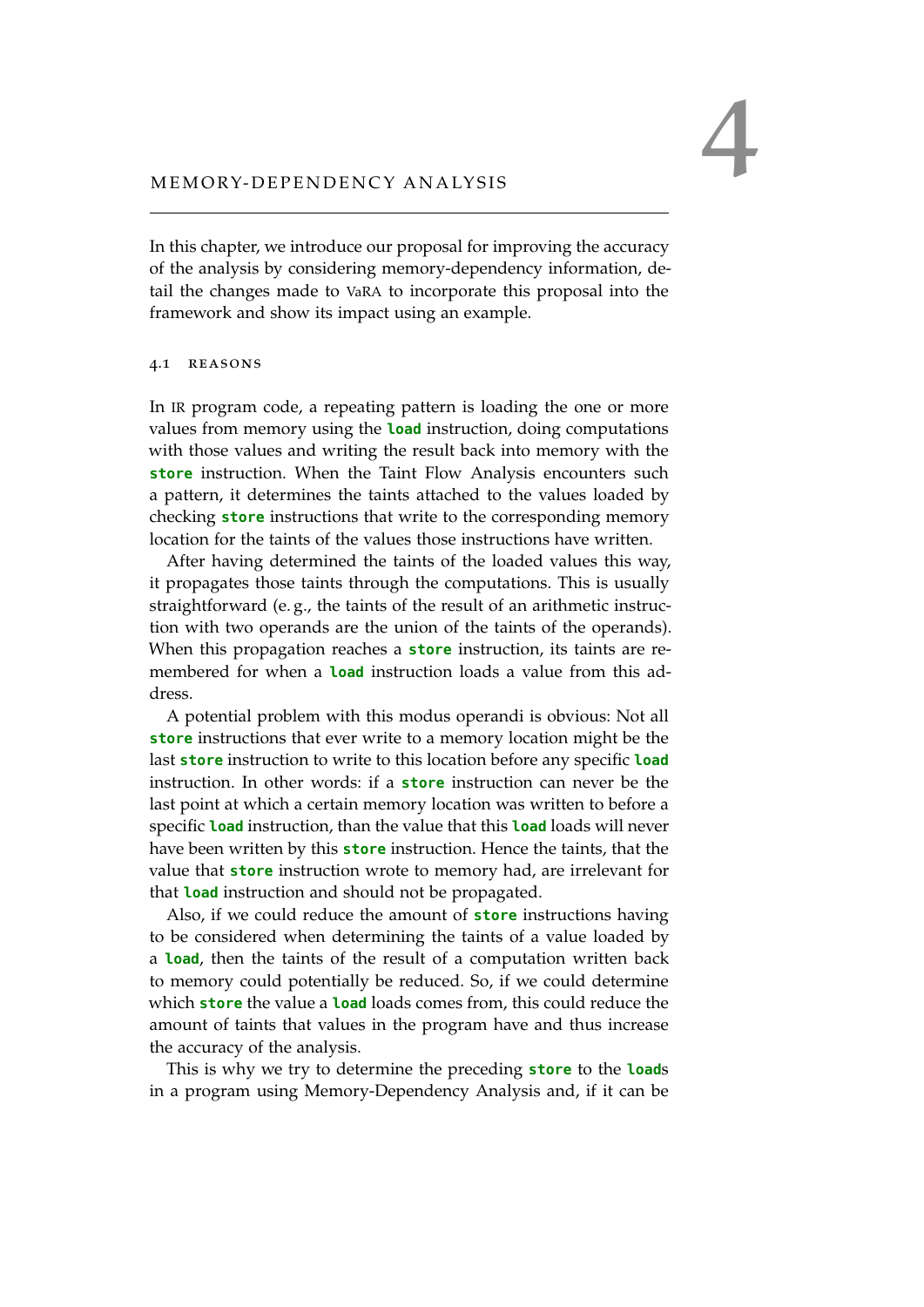<span id="page-23-0"></span>unambiguously determined, use only this **store** as a source for the taints for this **load**.

#### 4.2 implementation

As of now, propagation of taints from **store**s to a memory location to **load**s from that memory location is happening via the **alloca** instructions for that memory location. This means that any taints that end up at a **store** instruction are propagated to the **alloca** instruction and are then distributed to the **load** instructions from there, introducing imprecision in the analysis. This means that there is no direct relationship from **load** to **store** instructions.

So in order to be able to respect memory dependencies between **load** and **store** instructions, we need **load** instructions to be aware of the **store** instructions they are originally getting their taints from. For this purpose, we modify the def-use graph of the Taint Flow Analysis so, that the sinks of the **store** instructions are no longer the corresponding **alloca**s, but instead the **load** instructions. So when iterating the sources of a **load**, we now directly iterate over the corresponding **store** instructions.

Having established these relationships, we can now filter out any unwanted predecessors of the **load** instructions. For all possible sources for an instruction as returned by the source iterator, we call a filter method that takes the current instruction and a sources for that instruction. This filter then checks if it can make a decision based on memory dependencies, which it can only do if the current instruction is a **load** instruction and there is a definitive memory dependency. If it can, it will then notify the analysis to ignore all instructions that are not this definitive dependency. Similarly, we install a filter for the sinks of instructions.

## <span id="page-23-1"></span>4.2.1 *Changes to [VaRA](#page-6-0)*

In order to add this filtering to [VaRA](#page-6-0), we first have to establish the aforementioned direct relationship between **store** and **load** instructions. This can be achieved be changing the StoreSinkIter and adding a LoadSourceIter to the GraphTraits of FunctionDefUse-Graph. FunctionDefUseGraph is the graph implementation that [VaRA](#page-6-0)'s Taint Flow Analysis works on.

The StoreSinkIter is instantiated with a **store** instruction (Store-Inst) and then iterates over all the sinks (i. e., the places where the taints of a **store** instruction may be propagated to) of this store instruction. Similarly, the LoadSourceIter iterates over all sources for a **load** instruction (i. e., all the places where the taints of a **load** instruction may come from).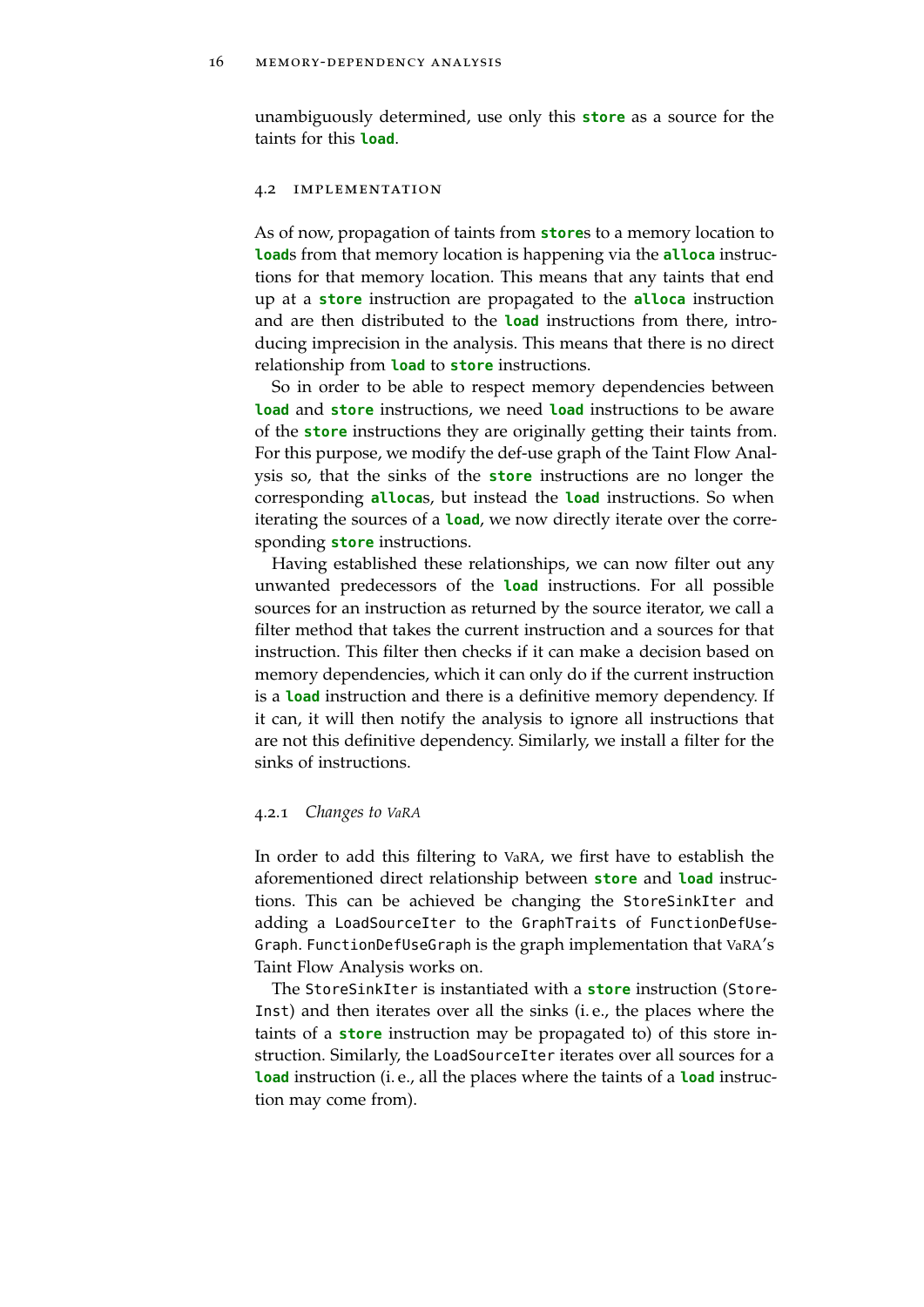```
bool MemoryDependenceSourceFilter::operator()(
    NodeRef Current, NodeRef Node) {
  if (!isa<AllocaInst>(Node)) {
    \mathbf{if} (LoadInst *I = \text{dyn\_cast \leq \text{loadInst} > (\text{Current})) {
       const MemDepResult &R = MDR.getDependency(I);
       if (R.isDef()) {
         return R.getInst() != Node;
       }
    }
  }
  return false;
}
```
Listing 4.1: Implementation of source filtering

Next, we have to build the necessary infrastructure for integrating the Memory-Dependency Analysis. The FlowAnalysis class already has an interface to register source and sink filters. However, since the TaintFlowAnalysis class does not inherit from that class, but just uses it internally, we have to build a similar interface for registering and storing such filters there. Then, when the FlowAnalysis is instantiated in the TaintFlowAnalysis's run method, we register all the stored filters on that instance right before the analysis starts.

We also have to introduce classes that actually do the filtering, MemoryDependenceSinkFilter and MemoryDependenceSourceFilter. These get passed the MemoryDependenceResults for the analyzed function to the constructor and act as a filter function by overloading the () operator.

As a last infrastructure step, we have to register the memory dependency filters whenever the analysis is used. Usually, this happens in so called wrapper passes. These wrap the analysis in FunctionPasses. Whenever another analysis needs the Taint Flow Analysis, it requests the wrapper pass's results. This way, scheduling can be left to the PassManager. An example of such a wrapper pass is the CommitTaint-FWrapperPass for the Marker Flow Analysis.

With the groundwork laid, the actual filtering is quite simple, as can be seen in Listing [4](#page-24-0).1, which shows the filtering in MemoryDependenceSourceFilter. We first check, whether the source is not a **alloca** instruction, since these are always valid sources for taints. Then we check whether the current instruction is a **load** instruction. Only if it is, we try to filter (the filter has to return  $true$  for a source to be dropped).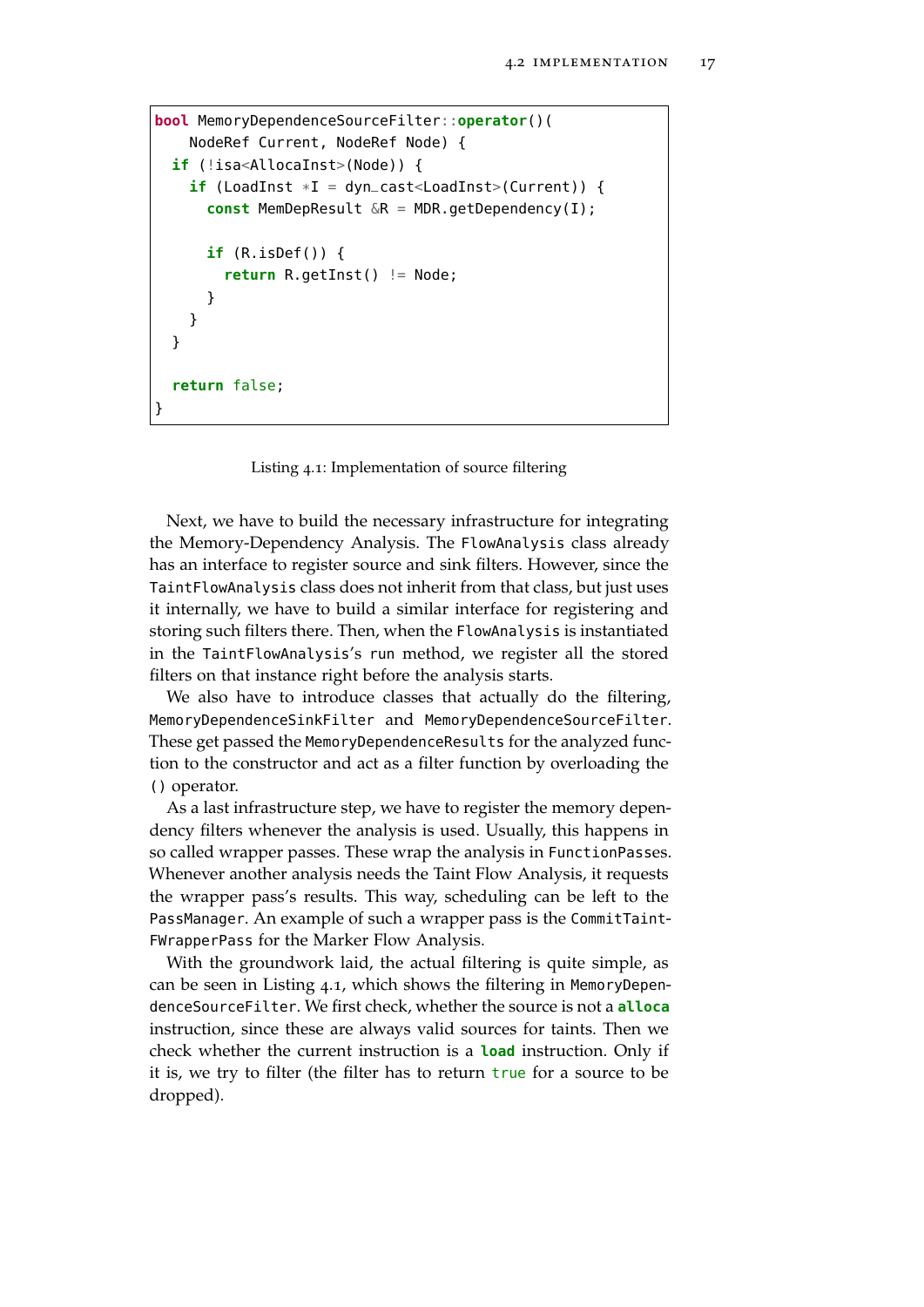We then get the Memory-Dependency Analysis for that **load** instruction. If this analysis has a definitive result (i. e., the **store** instruction that wrote to that memory location most recently can unambiguously be determined) then we filter out every instruction that is not this definitive dependency. If the Memory-Dependency Analysis result is ambiguous, we don't filter out any sources.

The MemoryDependenceSinkFilter works in the same way, except for testing for a **store** instruction and the roles of Current and Node being reversed.

Furthermore, we implement a statistic feature for evaluation. The LLVM framework has support for statistic variables, which makes integration easy. We define four statistic variables using LLVM's STATISTIC macro: a counter for the filtered nodes and those that were not filtered, for both sources and sinks. We then increment these counters at the appropriate places in the filtering process in the FlowAnalysis class. Output of those values is then controlled by LLVM.

<span id="page-25-0"></span>4.2.2 *Example*

In Listing [4](#page-25-1).2, we see a small example program in [IR](#page-5-0) to demonstrate the behavior of our changes. A memory location is allocated then a value is stored and loaded from it two consecutive times. Each time the value is written, though, a different taint is applied to the **store** instruction.

```
define i32 @main() #0 {
entry:
 %a = alloca i32, align 4
  store i32 42, i32* %a, !FVar !0
  %0 = load i32, i32* %a, align 4
  store i32 0, i32* %a, !FVar !1
  %1 = load i32, i32* %a, align 4
  ret i32 0;
}
!0 = !{!"Foo"}
!1 = !{!"Bar"}
```
Listing 4.2: Memory dependence example

Previously, this would have led to both **load** instructions being tainted with both taints. Now, when first **load** asks for its sources,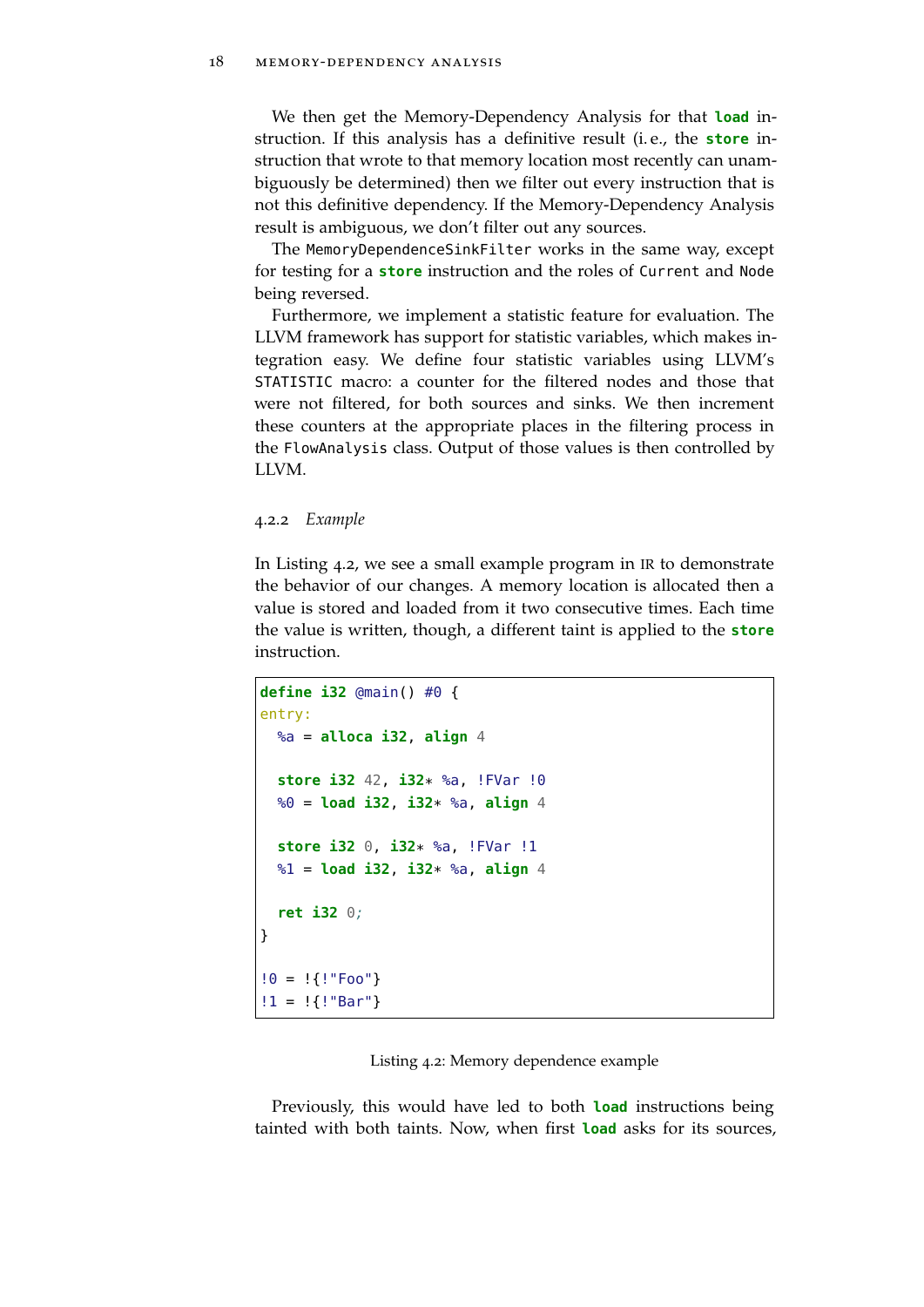initially both **store**s and the **alloca** are returned. Then the filtering is triggered; the only filters that are registered are our new memory dependency source and sink filters. For illustration, let us look at what the source filter does in detail. It first has to decide whether the **alloca** as a valid source for the first **load**. Since the filter does always consider **alloca** instructions to be valid sources, it is not filtered out.

Then, the filter is asked whether the first **store** is a valid source. Since the current instruction is a **load**, and the memory dependency has found a definitive dependency, it checks whether the first **store** is this dependency. Since it is, the filter return false. Finally, the filter is asked whether the second **store** is a valid dependency for the first **load**. Again, the filter knows that there is a definitive dependency. But since the second **store** is not this dependency, it is filtered out.

Similar steps happen for the filtering for the second **store**. In Listing [4](#page-26-0).3 the full result after our changes can be seen: both **load** instructions are only tainted with the taint of the previous **store** instruction.

```
%a = alloca i32, align 4 T: {}
store i32 42, i32* %a, !FVar !0 T: {Foo }
%0 = load i32, i32* %a, align 4 T: {Foo }
store i32 0, i32* %a, !FVar !1 T: {Bar }
%1 = load i32, i32* %a, align 4 T: {Bar }
ret i32 0 T: {}
```
Listing 4.3: Memory dependence example result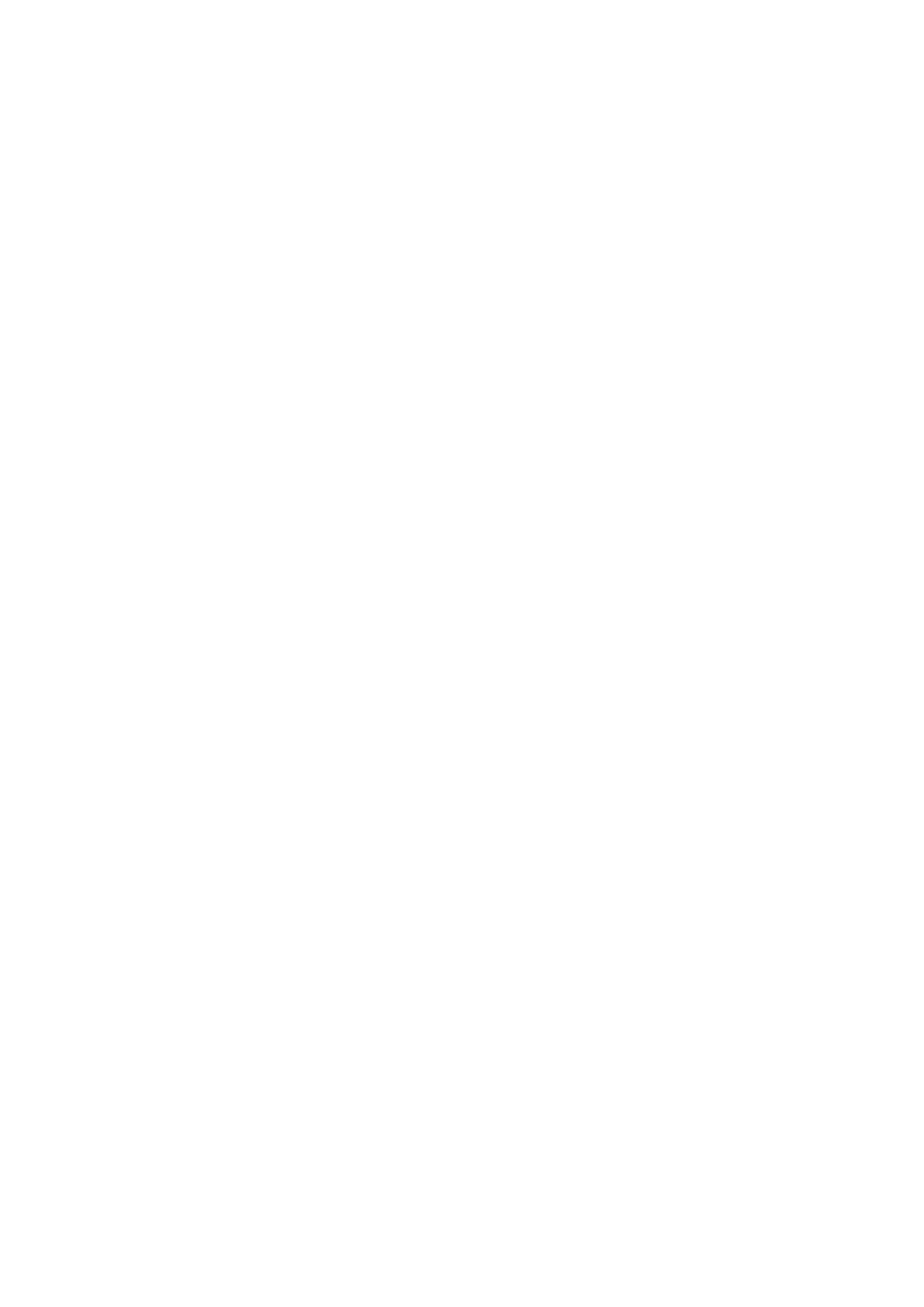In this chapter, we evaluate our optimizations, using statistical output of the analysis. For this purpose we use a real-world program, the compression tool GNU zip ([GZIP](#page-5-3)), as a case study.

<span id="page-28-0"></span>5.1 call-graph-ordered processing

Here, we evaluate our new call-graph-ordered evaluation. We first take a look at a small example already introduced during the implementation of the optimization. Then, we use a case study to further examine its effectiveness.

<span id="page-28-1"></span>5.1.1 *Basic functionality*

```
int foo(int a);
int main() {
___REGION_START __RT_Commit "main"
    int a = 3;
    int b = foo(a);return 0;
___REGION_END __RT_Commit "main"
}
int foo(int a) {
___REGION_START __RT_Commit "foo"
    return a*2;
  ___REGION_END__RT_Commit "foo"
}
```
Listing 5.1: C example with one function being used before it is declared

Let us recall the example used to illustrate our changes in Section [3](#page-19-1).2.2: A small C program with one function used before it is declared. It can be seen again in Listing [5](#page-28-2).1, but instrumented with region statements for the Marker Flow Analysis. These region markers are used to denote the start and end of region that is relevant for the respective analysis. When compiling the program with a modified version of LLVM's C frontend Clang, the region markers get translated to taints in [IR](#page-5-0).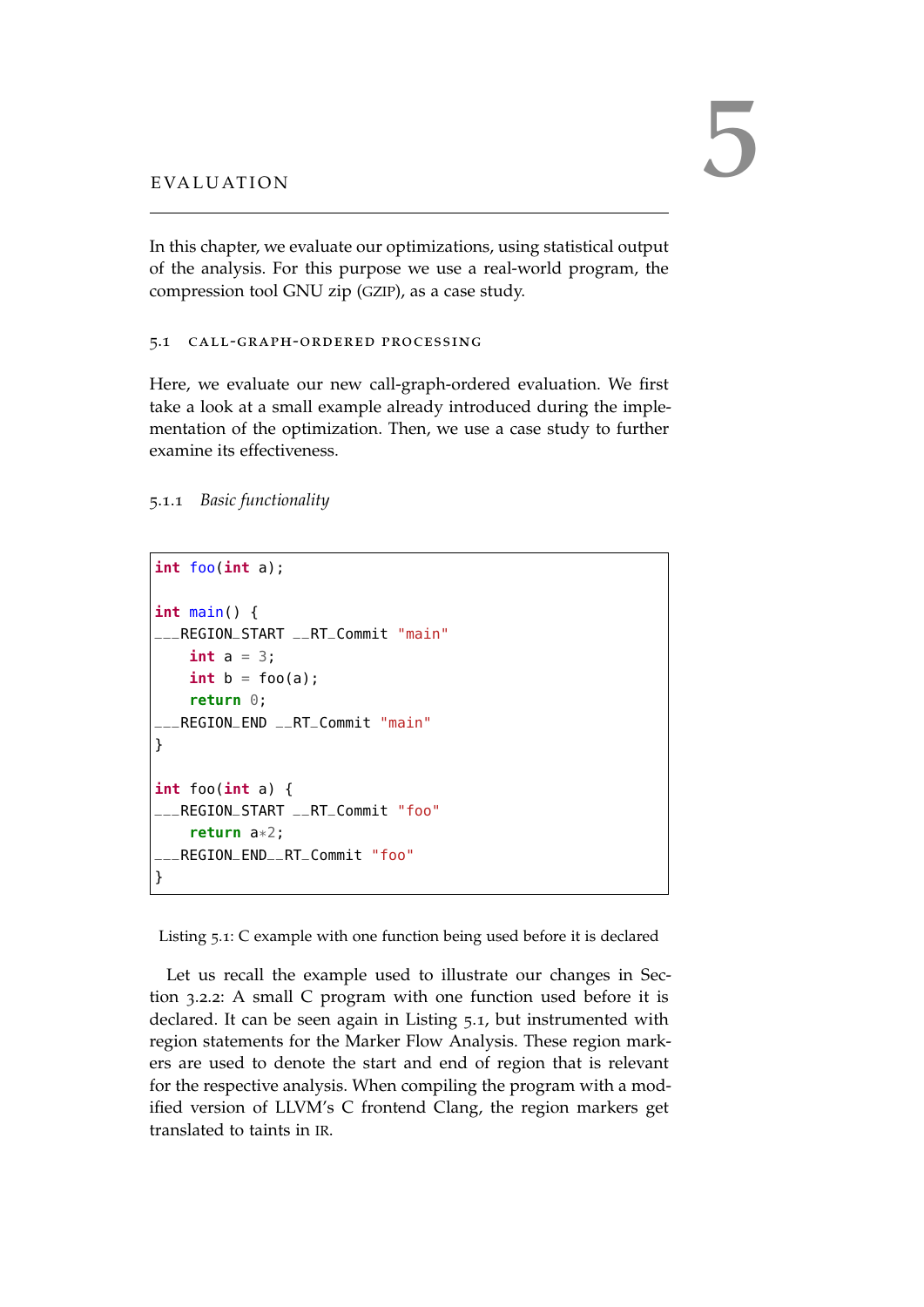Remember, that before the introduction of call-graph-ordered processing of functions, main will be evaluated first, followed by foo. When we run that analysis on this example and let it print statistics, we get the results seen in Table [5](#page-29-1).1. This shows us, that during the evaluation of the main function, when results for foo where not yet available, the result taint of foo was accessed 3 times, until its placeholder was eventually resolved when foo was analyzed.

<span id="page-29-1"></span>

| <b>STATISTIC</b>                           | VALUE |
|--------------------------------------------|-------|
| Number of placeholder return taints needed |       |
| Number of placeholders resolved            |       |

Table 5.1: Statistic output for the Marker Flow Analysis of the simple example without call-graph-ordering

With our new call-graph-sorted analysis order, however, foo is evaluated before main leading to the results seen in Table [5](#page-29-2).2: Again, the result taints of foo are used 3 times for the analyses of main, but this time, they are already available at all those occasions.

<span id="page-29-2"></span>

| <b>STATISTIC</b>                       | <b>VALUE</b> |
|----------------------------------------|--------------|
| Number of early resolved return taints |              |

Table 5.2: Statistic output for the Marker Flow Analysis of the simple example with call-graph-ordering

# <span id="page-29-0"></span>5.1.2 *Case study*

Now, we evaluate our optimization with a larger case study. We choose GNU zip ([GZIP](#page-5-3)), as this was already the case study of choice in the thesis of Niederhuber [[7](#page-34-7)] when introducing the Marker Flow Analysis. We now use their tool-chain to annotate [GZIP](#page-5-3)'s code with commit information. Running the Marker Flow Analysis both with the previous evaluation order and with call-graph-ordering, yields the result displayed in Table [5](#page-29-3).3.

<span id="page-29-3"></span>

| <b>STATISTIC</b>           | <b>BEFORE</b> | WITH ORDER | <b>CHANGE</b> |
|----------------------------|---------------|------------|---------------|
| Early resolved ret. taints | 184           | 754        | 570           |
| Placeholder return taints  | 3,104         | 2,411      | $-693$        |
| Placeholders resolved      | 238           | 52         | -186          |

Table 5.3: Comparison of statistics for the Marker Flow Analysis of [GZIP](#page-5-3) with and without call-graph-ordered evaluation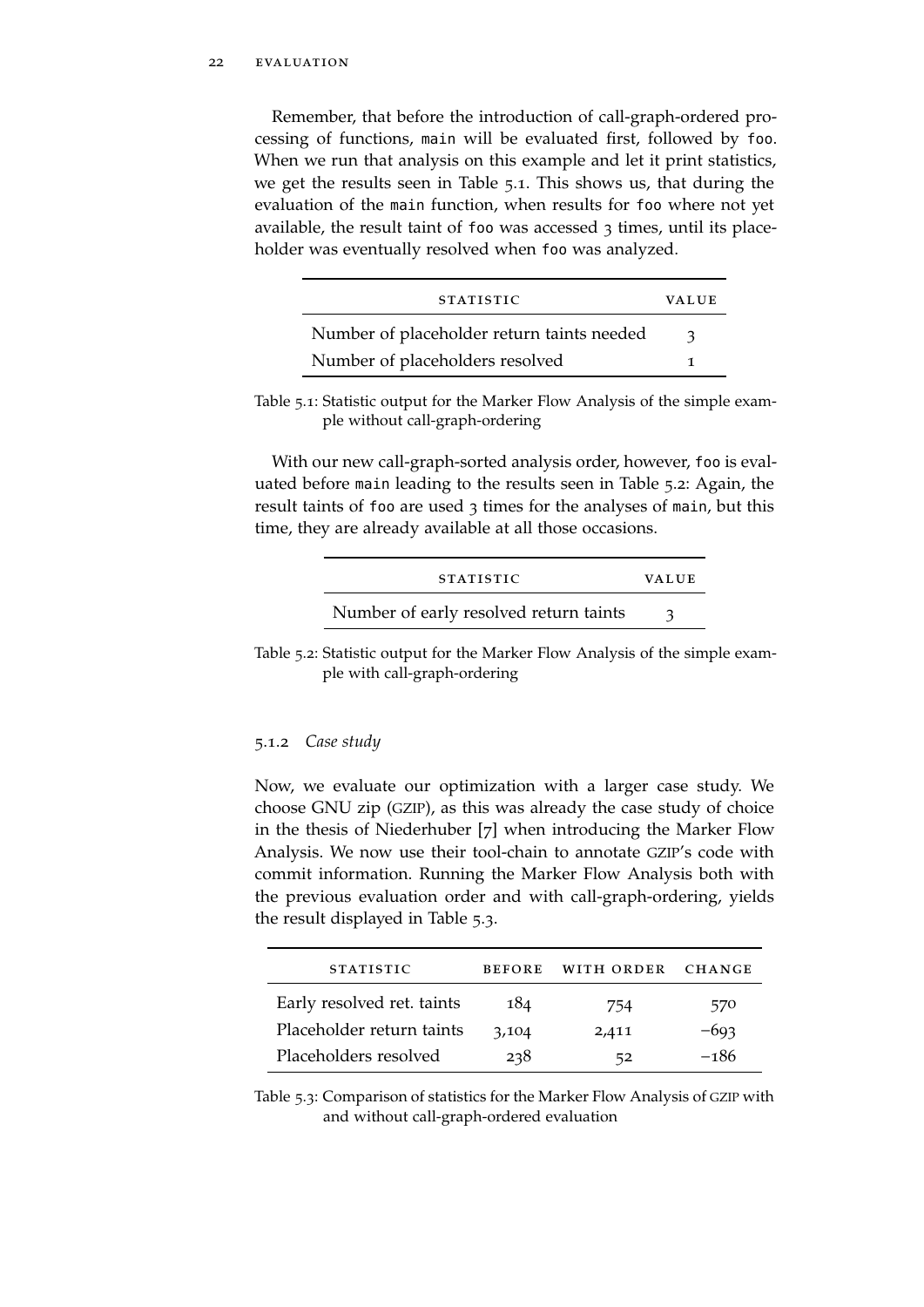As can be seen, the amount of placeholder taints needed drops from 3,104 to 2,411 or by 22.33 %. Simultaneously, the count of early resolves rises from 184 to 754 (or by 309.78 %). This suggest a decrease of function evaluation runs, as evaluation results are already available when they are needed more often. Consequently, the amount of times a placeholder has been resolved (i. e., when a later function analysis run triggers a re-evaluation of another function) declines from 238 to 52 (by 78.15 %).

The reason that not all placeholder return taints are resolved is due to dependencies outside of the current program (e. g., calls to libraries). Those called functions are never analyzed, hence their placeholders never get resolved. The reason that the amount of placeholders that are not resolved changes is due to a quirk in statistic collection: The placeholder counter is increased every time the result taint of function is requested but not available, the resolve counter is only increased once when the function analysis result is available.

#### <span id="page-30-0"></span>5.2 memory-dependency analysis

For the evaluation of the integration of Memory-Dependency Analysis filtering, we again use [GZIP](#page-5-3) as a case study. We look at the filtering statistic output added by us. This statistic's output for running the analyses both with and without memory dependence filtering enabled is shown in Table [5](#page-30-1).4. No other filters were activated during the evaluation, so all filtering is done by our filters.

<span id="page-30-1"></span>

| <b>STATISTIC</b>             | <b>BEFORE</b> | WITH FILTERING | <b>CHANGE</b> |
|------------------------------|---------------|----------------|---------------|
| Sources not filtered         | 57,948,198    | 2,779,754      | $-55,168,444$ |
| Filtered sources             |               | 953,776        | 953,776       |
| Total sources<br>encountered | 57,948,198    | 3,733,530      | $-54,214,668$ |
| Sinks not filtered           | 515,005       | 74,725         | $-440,280$    |
| Filtered sinks               |               | 3,795          | 3,795         |
| Total sinks<br>encountered   | 515,005       | 78,520         | $-436,485$    |

Table 5.4: Comparison of statistics for the Taint Flow Analysis of [GZIP](#page-5-3) with and without filtering using memory dependencies

As can be seen, with the filters activated, 3,733,530 sources were encountered, of which 953,776 (or about 25.55 %) were filtered out. At the same time, 78,520 sinks were encountered, of which 3,795 (or about 4.83 %) were filtered out, however, only filtered sources are relevant for the analysis accuracy. Yet, the share of filtered sources is not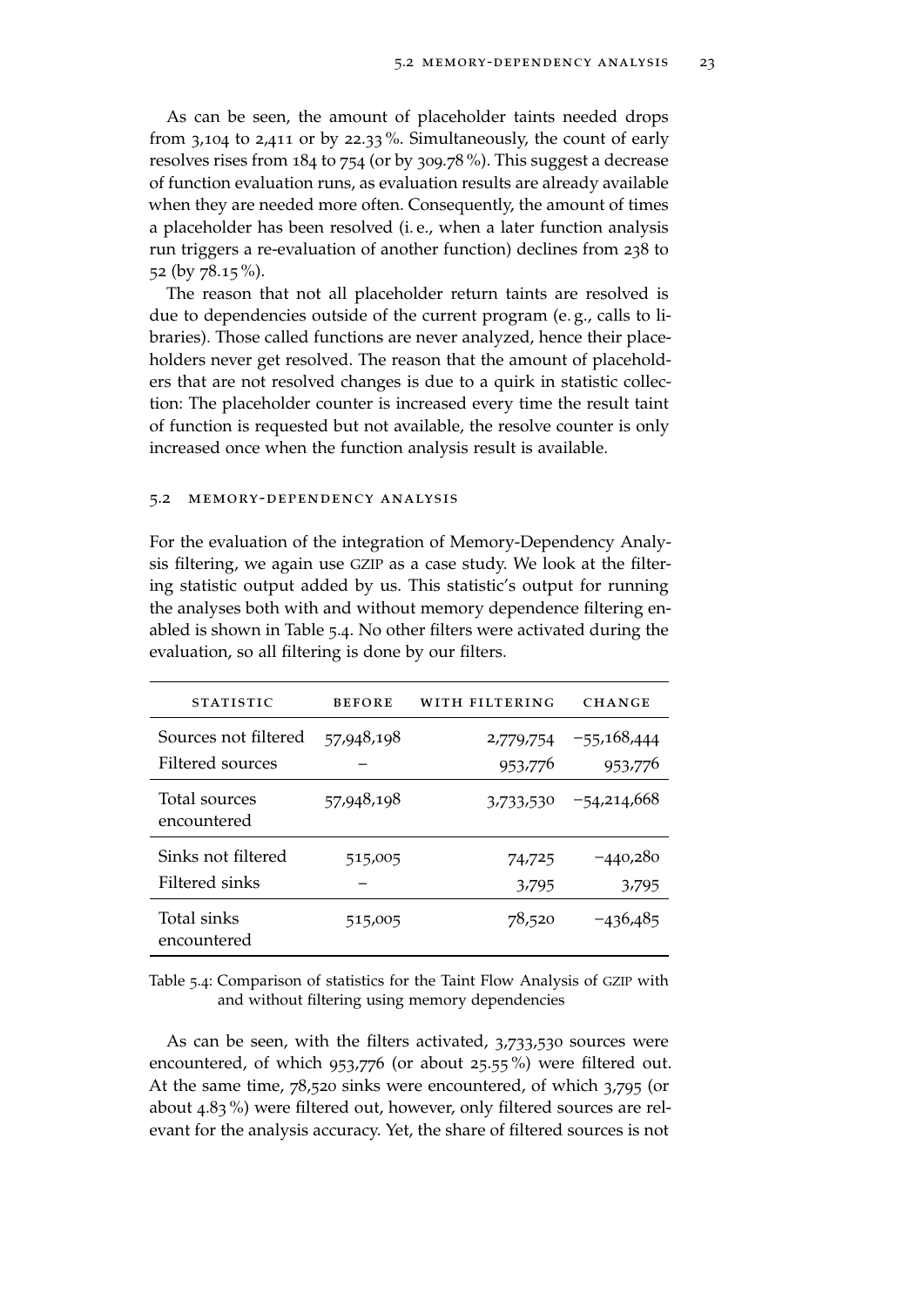directly translatable to a accuracy improvement: This count is also increased for intermediate results and an equal distribution of sources that can be filtered is neither guaranteed, nor likely.

Still, this drop suggests a moderate increase of accuracy: as we showed in our small test example in Section [4](#page-25-0).2.2, our filters prevent unnecessary taint propagation, which reduces over-approximation and, therefore, increases accuracy. We verified soundness of our optimizations with a small set of example test cases, but would recommend follow-up work that tries to evaluate this on larger case studies.

Also catching attention is the huge decline of sources encountered with the filters activated, from 57,948,198 to 3,733,530, a drop of about 93.56 %. This is likely due to the following: Every time a source is filtered, the amount of instructions that need to be queued for reevaluation because the analysis results may have changed, get reduced. In addition, for every instruction that does not need to be queued, their dependencies do not have to be queued, as well, leading to a ripple effect.

This, of course, also suggests a performance boost: If less sources have to be queued, this means less resources have to be used to process all the sources. In fact, naïve run-time evaluations on our two subject systems show a decrease from 145.71 s total (user plus system) CPU time to 13.56 s (a 90.69 % drop) on one system and from 5.96 s to 0.48 s (91.95 %) on the other system for running the Taint Flow Analysis on [GZIP](#page-5-3). For evaluation we used two subject systems: The first system has a Intel Core  $i_3$ -3110M @ 2.40 GHz with 2 cores, 4 hyperthreads and 4 GB RAM and runs Ubuntu 14.04. The second system has a Ryzen Threadripper 1950X @ 3.4 GHz with 16 cores, 32 hyperthreads and 32 GB RAM and runs gentoo. Furthermore, we repeated our measurements 5 times and used the average as result to reduce the impact of system overhead.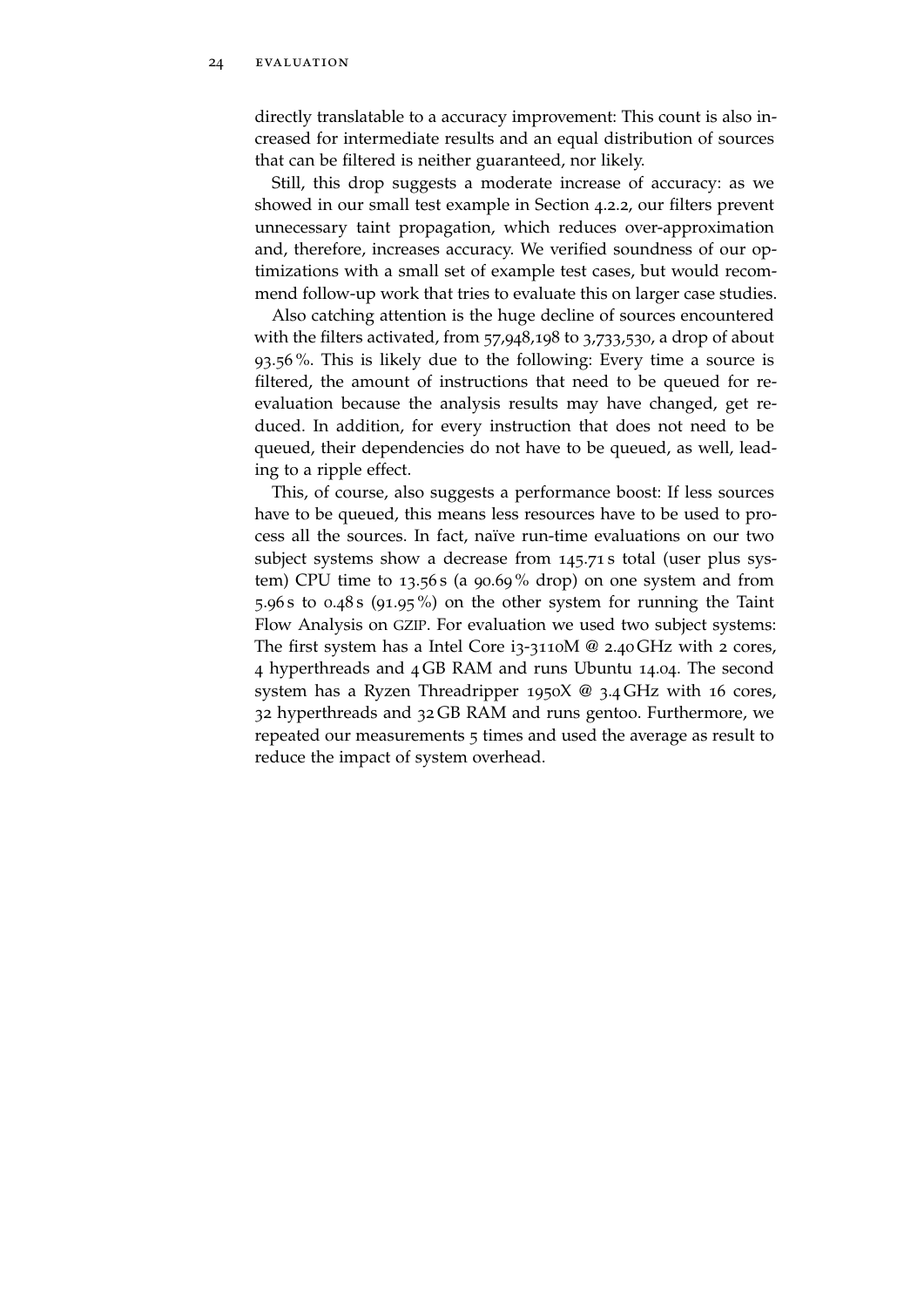<span id="page-32-0"></span>We conclude this thesis by summarizing the optimizations we proposed and their impact. Furthermore, we discuss ideas to improve them in future work.

# <span id="page-32-1"></span>6.1 summary

In this thesis, we introduced two optimizations for a Taint Flow Analysis and implemented them in the [VaRA](#page-6-0) framework:

The first optimization was using call-graph information for improving the order of execution of the analysis. The aim of this was to increase analysis performance by reducing the amount of re-evaluations needed. The second optimization was the integration of a Memory-Dependency Analysis into the Taint Flow Analysis, in order to reduce the amounts of taint sources considered and thus improve the analysis's accuracy.

Evaluation showed that taking call-graph information into consideration when determining the execution order proved to cut the amount of re-evaluations needed considerably, by 78.15 %, with an increase of evaluation results being already available when needed by 309.78 % in our case study. The evaluation results for the integration of Memory-Dependency Analysis suggest a moderate increase in accuracy, with about 25.55 % of taint sources being filtered out. Remarkably, it also led to a substantial performance improvement.

# <span id="page-32-2"></span>6.2 future work

unwind recursion in sccs Our optimization so far uses conversion of the recursive elements in a call graph into [SCC](#page-5-1)s, in order to be able to impose a partial order on the resulting [SCC](#page-5-1) call graph. A further step would be to (possibly using heuristic methods) try to find an optimal order of evaluation for the recursive elements of a call graph.

better memory-dependency analysis The Memory-Dependency Analysis currently used by our implementation is the one provided by the LLVM framework. As it is mostly used during the compilation process, where demands on execution speed are higher than during an extensive analysis. Because of this, it is trimmed for speed and often fails to find a memory dependency, even if there is a definitive one. Using a Memory-Dependency Analysis that tries harder to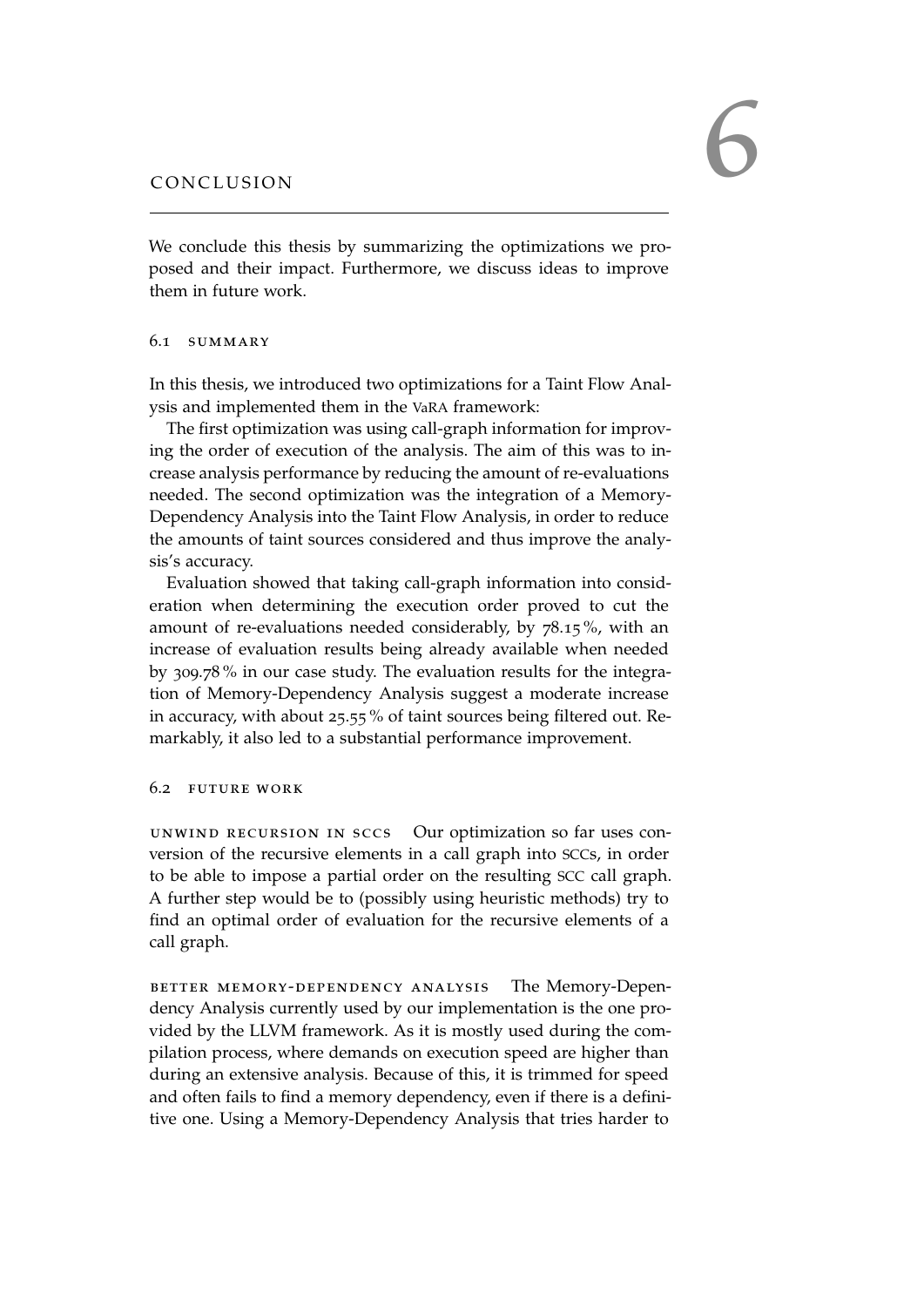find memory dependencies could further improve the accuracy of the Taint Flow Analysis. Currently, LLVM is preparing a Memory [SSA](#page-6-1) analysis [[8](#page-34-9)]. This will provide an [SSA](#page-6-1) form for memory, allowing users of the framework to reason about relationships between definitions and usages of memory.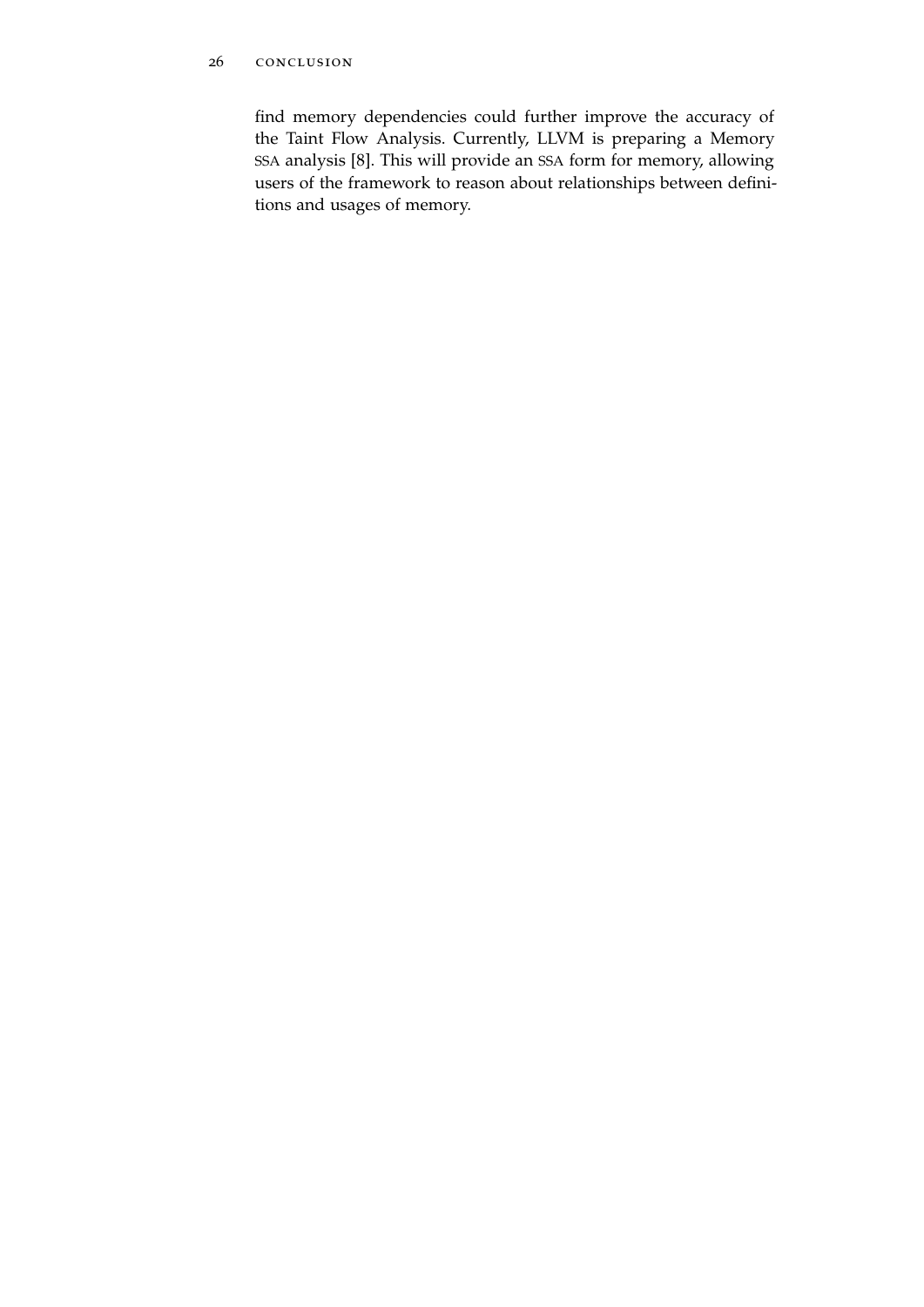- <span id="page-34-8"></span><span id="page-34-1"></span>[1] Alfred V. Aho, Monica S. Lam, Ravi Sethi, and Jeffrey D. Ullman. *Compilers: Principles, Techniques and Tools*. Second Edition. Boston, MA, USA: Addison-Wesley Longman Publishing Co., Inc., 2007. isbn: 0321486811.
- <span id="page-34-5"></span>[2] Sven Apel, Don S. Batory, Christian Kästner, and Gunter Saake. *Feature-Oriented Software Product Lines - Concepts and Implementation*. Springer, 2013. isbn: 978-3-642-37520-0.
- <span id="page-34-4"></span>[3] Bolei Guo, Matthew J. Bridges, Spyridon Triantafyllis, Guilherme Ottoni, Easwaran Raman, and David I. August. "Practical and Accurate Low-Level Pointer Analysis." In: *Proceedings of the International Symposium on Code Generation and Optimization*. CGO '05. Washington, DC, USA: IEEE Computer Society, 2005, pp. 291– 302. isbn: 0-7695-2298-X. url: [http://dx.doi.org/10.1109/CGO.](http://dx.doi.org/10.1109/CGO.2005.27) [2005.27](http://dx.doi.org/10.1109/CGO.2005.27).
- <span id="page-34-0"></span>[4] Sarah Heckman and Laurie Williams. "A systematic literature review of actionable alert identification techniques for automated static code analysis." In: *Information and Software Technology* 53.4  $(2011)$ , pp.  $363-387$ .
- <span id="page-34-3"></span>[5] Chris Lattner. *The Architecture of Open Source Applications: LLVM*. 2015. url: [http : / / aosabook . org / en / llvm . html](http://aosabook.org/en/llvm.html) (visited on 03/19/2018).
- <span id="page-34-2"></span>[6] Chris Lattner and Vikram Adve. "LLVM: A Compilation Framework for Lifelong Program Analysis & Transformation." In: *Proceedings of the International Symposium on Code Generation and Optimization: Feedback-directed and Runtime Optimization*. CGO '04. Palo Alto, California: IEEE Computer Society, 2004, p. 75. isbn: 0-7695-2102-9. url: [http : / / dl . acm . org / citation . cfm ? id =](http://dl.acm.org/citation.cfm?id=977395.977673) [977395.977673](http://dl.acm.org/citation.cfm?id=977395.977673).
- <span id="page-34-7"></span>[7] Florian Niederhuber. "Change-Region Detection in LLVM." MA thesis. Universität Passau, Feb. 2018.
- <span id="page-34-9"></span>[8] Diego Novillo. "Memory SSA - A Unified Approach for Sparsely Representing Memory Operations." In: *Proc of the GCC Developers' Summit*. 2007.
- <span id="page-34-6"></span>[9] Florian Sattler. "A variability-aware feature-region analyzer in LLVM." MA thesis. Universität Passau, Mar. 2017.